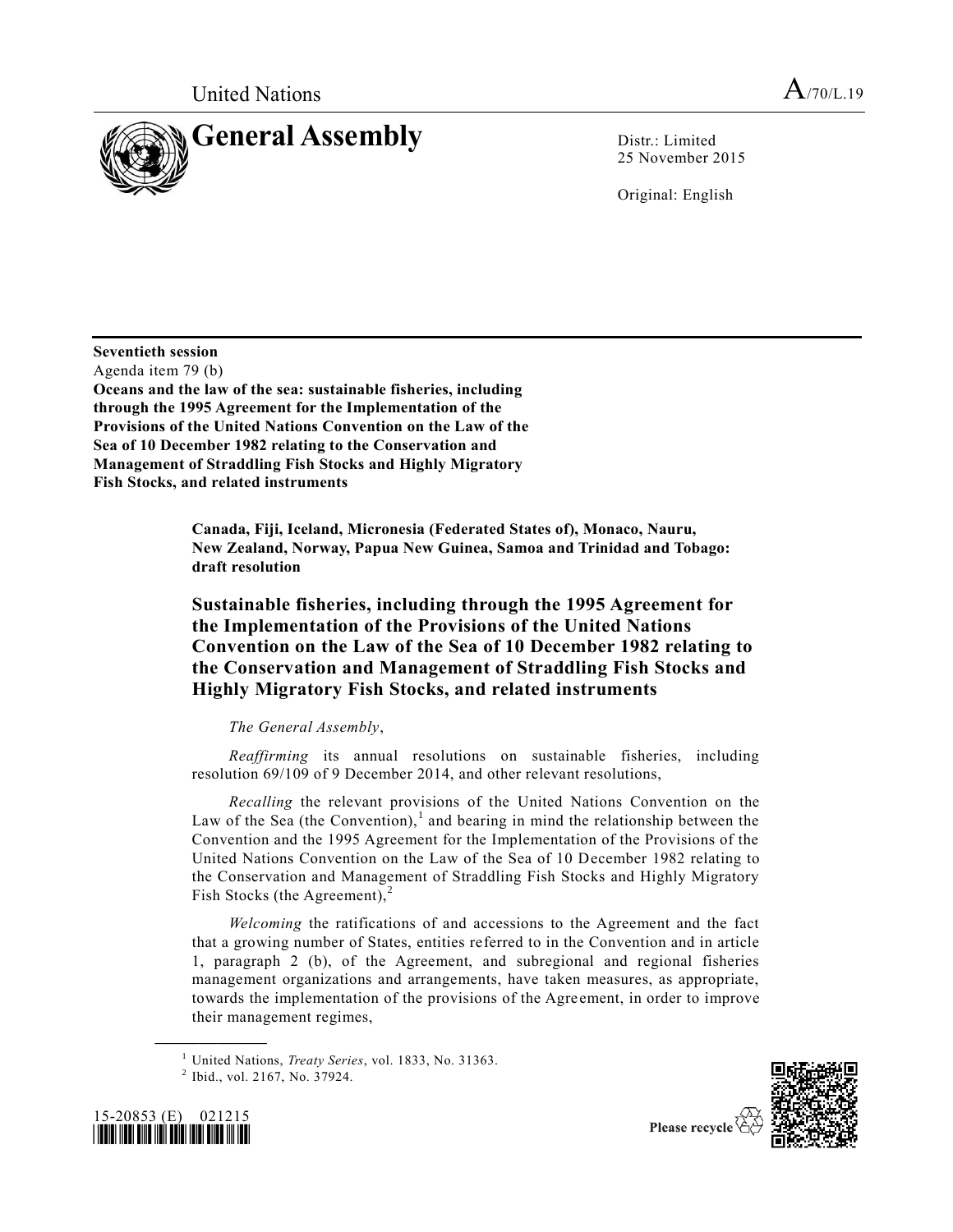*Noting with satisfaction* the twentieth anniversary of the opening for signature of the Agreement on 4 December 1995 at New York, as well as the twentieth anniversary of the adoption of the Code of Conduct for Responsible Fisheries of the Food and Agriculture Organization of the United Nations (the Code),<sup>3</sup> and noting in this regard that a conference was held in 2015 in Vigo, Spain, for this purpose,

*Welcoming* the work of the Food and Agriculture Organization of the United Nations and its Committee on Fisheries, and recognizing in particular the Code and other related instruments, including the international plans of action, which set out principles and global standards of behaviour for responsible practices for conservation of fisheries resources and the management and development of fisheries, as well as the 2005 Rome Declaration on Illegal, Unreported and Unregulated Fishing,<sup>4</sup>

*Recognizing* the importance of data collection through accurate and reliable reporting and monitoring of catches, including by-catch and discards, as a fundamental element of effective fisheries management that provides a basis for scientific stock assessment, and ecosystem approaches to fisheries management,

*Noting with concern* that effective management of marine capture fisheries has been made difficult in some areas by unreliable and incomplete information and data caused by, inter alia, unreported and misreported fish catch and fishing effort and that this lack of accurate data contributes to overfishing in some areas, and in this regard recalling that members of regional fisheries management organizations or arrangements must fully comply with their associated data collection and reporting obligations, including ensuring that required data submissions are complete, reliable and submitted in a timely manner,

*Recognizing* the significant contribution of sustainable fisheries to food security, income, wealth and poverty alleviation for present and future generations,

*Welcoming in this regard* the outcome document of the United Nations Conference on Sustainable Development, held in Rio de Janeiro, Brazil, from 20 to 22 June 2012, entitled "The future we want", as endorsed by the General Assembly in its resolution 66/288 of 27 July 2012,

*Welcoming* the outcome document of the United Nations summit for the adoption of the post-2015 development agenda, held from 25 to 27 September 2015, entitled "Transforming our World: the 2030 Agenda for Sustainable Development", as adopted by the General Assembly in its resolution 70/1 of 25 September 2015, and in this regard reaffirming the commitment to conserve and sustainably use the oceans, seas and marine resources for sustainable development, as reflected in Goal 14 of the outcome document,

*Welcoming in this regard* the continuous attention given by the international community to the role of fish and fish products in nutrition and food security, including by the Committee on World Food Security of the Food and Agriculture Organization of the United Nations, especially noting the importance of the availability of highly nutritious food for low-income populations,

<sup>3</sup> *International Fisheries Instruments with Index* (United Nations publication, Sales No. E.98.V.11), sect. III.

<sup>4</sup> Food and Agriculture Organization of the United Nations, document CL 128/INF/11, appendix B.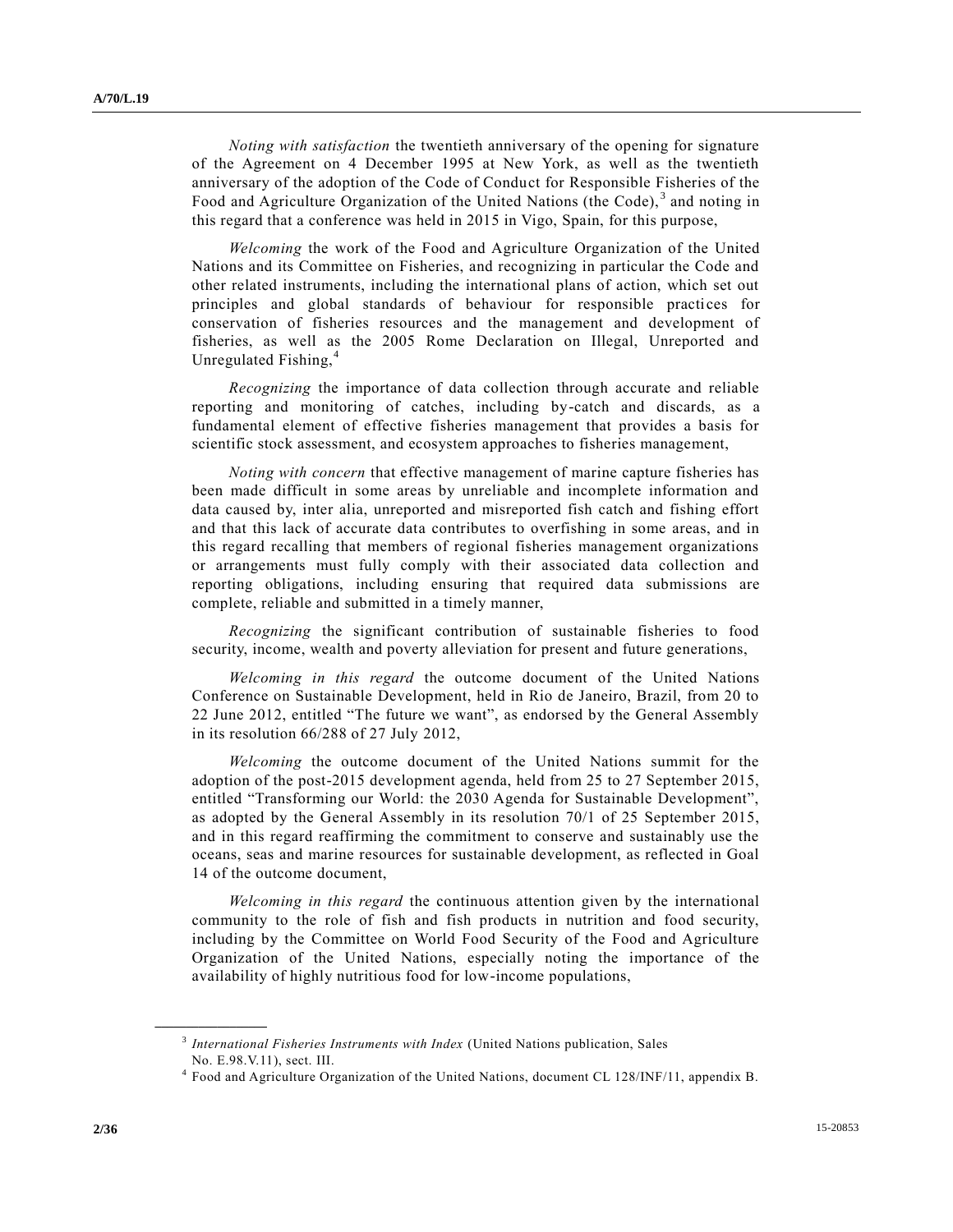*Recalling* that in "The future we want",<sup>5</sup> States were encouraged to give due consideration to implementing the Committee on World Food Security Voluntary Guidelines on the Responsible Governance of Tenure of Land, Fisheries and Forests in the Context of National Food Security,

*Recalling also* the Voluntary Guidelines for Securing Sustainable Small-scale Fisheries in the Context of Food Security and Poverty Eradication,

*Recognizing* the urgent need for action at all levels, relying on scientific advice, to ensure the long-term sustainable use and management of fisheries resources through the wide application of the precautionary approach and ecosystem approaches,

*Expressing concern* over the current and projected adverse effects of climate change on food security and the sustainability of fisheries, and noting in that regard the work of the Intergovernmental Panel on Climate Change, the Food and Agriculture Organization of the United Nations and the United Nations Environment Programme,

*Reaffirming its commitment* to ensuring that conservation and management measures adopted by regional fisheries management organizations and arrangements are based on the best available scientific information,

*Deploring* the fact that fish stocks, including straddling fish stocks and highly migratory fish stocks, in many parts of the world are overfished or subject to sparsely regulated and heavy fishing efforts, as a result of, inter alia, illegal, unreported and unregulated fishing, inadequate flag State control and enforcement, including monitoring, control and surveillance measures, inadequate regulatory measures, harmful fisheries subsidies and overcapacity, as well as inadequate port State control, as highlighted in the report of the Food and Agriculture Organization of the United Nations entitled *The State of World Fisheries and Aquaculture 2014*,

*Expressing its support* for accelerating work to complete the ongoing negotiations in the World Trade Organization to strengthen disciplines on subsidies in the fisheries sector, including through the prohibition of certain forms of fisheries subsidies that contribute to overcapacity and overfishing,

*Concerned* that only a limited number of States have taken measures to implement, individually and through regional fisheries management organizations and arrangements, the International Plan of Action for the Management of Fishing Capacity adopted by the Food and Agriculture Organization of the United Nations,

*Recalling* the International Plan of Action to Prevent, Deter and Eliminate Illegal, Unreported and Unregulated Fishing adopted by the Food and Agriculture Organization of the United Nations,

*Particularly concerned* that illegal, unreported and unregulated fishing continues to constitute a serious threat to fish stocks and marine habitats and ecosystems, to the detriment of sustainable fisheries as well as the food security and the economies of many States, particularly developing States,

*Concerned* that some operators increasingly take advantage of the globalization of fishery markets to trade fishery products stemming from illegal,

<sup>5</sup> Resolution 66/288, annex.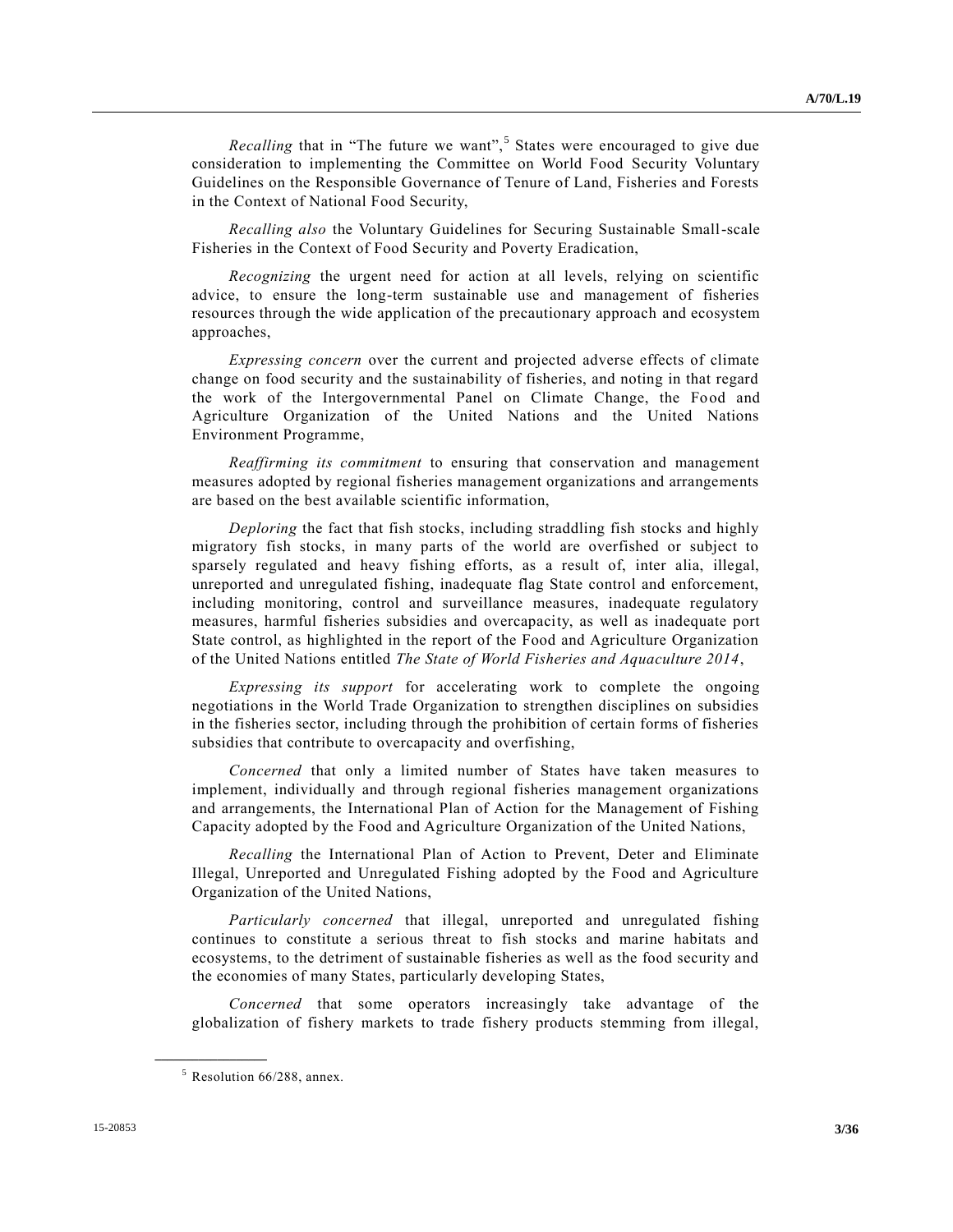unreported and unregulated fishing and make economic profits from those operations, which constitutes an incentive for them to pursue their activities,

*Recognizing* that effective deterrence and combating of illegal, unreported and unregulated fishing have significant financial and other resource implications,

*Recognizing also* the role of the Global Record of Fishing Vessels, Refrigerated Transport Vessels and Supply Vessels in the concerted fight against illegal, unreported and unregulated fishing,

*Recognizing further* the duty provided in the Convention, the Agreement to Promote Compliance with International Conservation and Management Measures by Fishing Vessels on the High Seas (the Compliance Agreement),  $\overline{6}$  the Agreement and the Code for flag States to exercise effective control over fishing vessels flying their flag, and vessels flying their flag which provide support to fishing vessels, to ensure that the activities of such fishing and support vessels do not undermine the effectiveness of conservation and management measures taken in accordance with international law and adopted at the national, subregional, regional or global levels,

*Noting* the advisory opinion of the International Tribunal for the Law of the Sea on the request for an advisory opinion by the Subregional Fisheries Commission, issued on 2 April 2015,

*Recognizing* the importance of adequately regulating, monitoring and controlling trans-shipment at sea to contribute to combating illegal, unreported and unregulated fishing activities,

*Noting* the obligation of all States, in accordance with international law, as reflected in the relevant provisions of the Convention, to cooperate in the conservation and management of living marine resources, and recognizing the importance of coordination and cooperation at the global, regional, subregional and national levels in the areas, inter alia, of marine scientific research, data collection, information-sharing, capacity-building and training for the conservation, management and sustainable development of living marine resources,

*Acknowledging* the importance of ocean data buoy systems moored in areas beyond national jurisdiction to sustainable development, promoting safety at sea and limiting human vulnerability to natural disasters, due to their use in weather and marine forecasts, fisheries management, tsunami forecasts and climate prediction, and expressing concern that most damage to ocean data buoys, such as moored buoys and tsunameters, frequently results from actions taken by some fishing operations which render the buoys inoperable,

*Welcoming in this regard* the adoption of measures by States, individually or through regional fisheries management organizations and arrangements, to protect ocean data buoy systems from the impacts of fishing activities,

*Encouraging* States, individually or through regional fisheries management organizations and arrangements, to cooperate to ensure that interactions between fishing operations and ocean data buoys on the high seas are minimized,

*Recognizing* the need for States, individually and through regional fisheries management organizations and arrangements, to continue to develop and

<sup>6</sup> United Nations, *Treaty Series*, vol. 2221, No. 39486.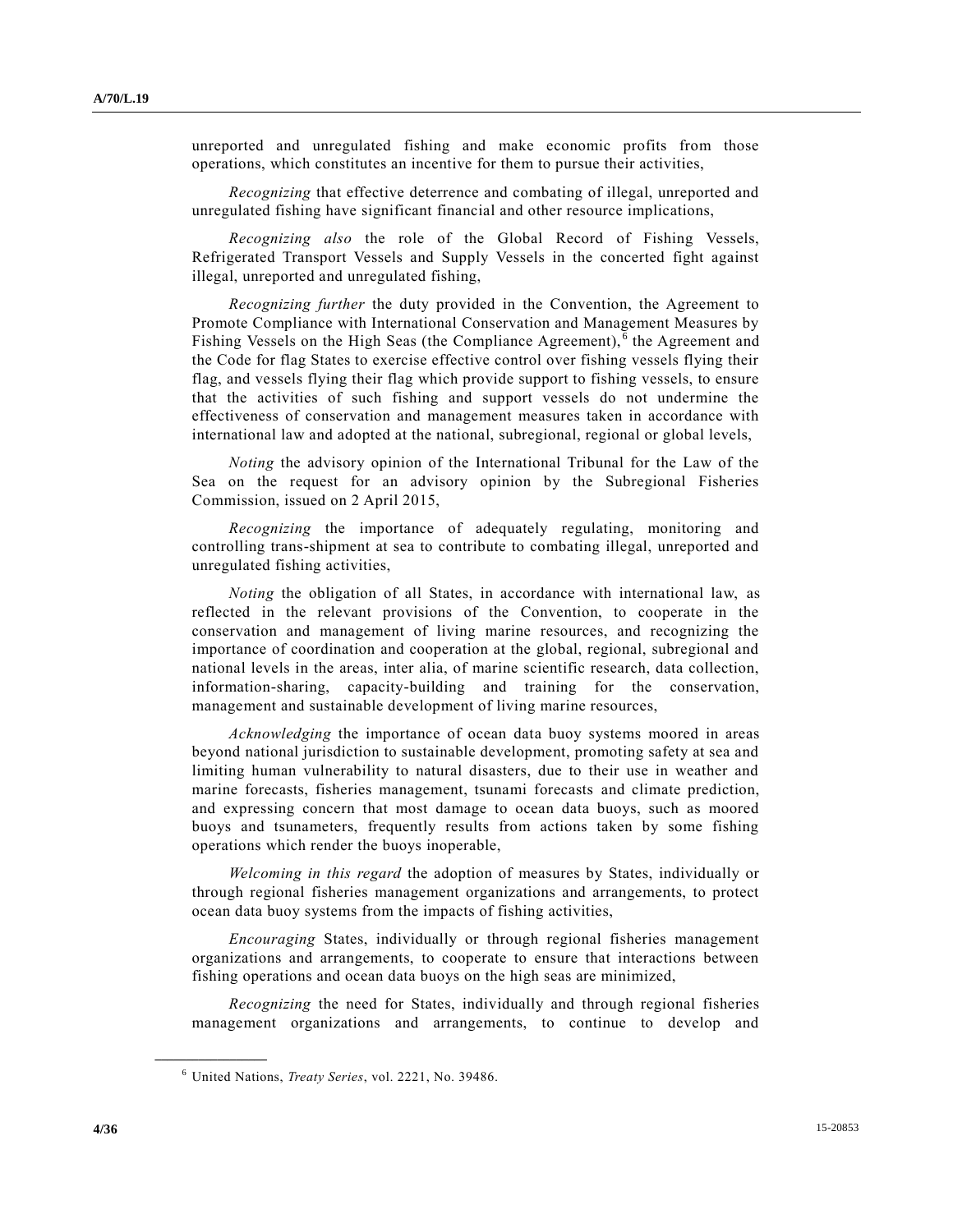implement, consistent with international law, effective port State measures to combat overfishing and illegal, unreported and unregulated fishing, the critical need for cooperation with developing States to build their capacity, and the importance of cooperation between the Food and Agriculture Organization of the United Nations and the International Maritime Organization in this regard,

*Noting with satisfaction* the ratifications, acceptances and approval of and accessions to the Agreement on Port State Measures to Prevent, Deter and Eliminate Illegal, Unreported and Unregulated Fishing of the Food and Agriculture Organization of the United Nations,<sup>7</sup>

*Recognizing* the efforts of States, individually and through regional fisheries management organizations and arrangements, to implement its resolution 46/215 of 20 December 1991, in which the General Assembly called for a global moratorium on all large-scale pelagic drift-net fishing, including collaborative fisheries enforcement activities,

*Concerned* that marine pollution from all sources constitutes a serious threat to human health and safety, endangers fish stocks, marine biodiversity and marine and coastal habitats and has significant costs to local and national economies,

*Recognizing* that marine debris is a global transboundary pollution problem and that, owing to the many different types and sources of marine debris, different approaches to its prevention and removal are necessary, including identification of such sources and environmentally sound techniques for its removal,

*Reaffirming* the importance of sustainable aquaculture to food security, noting that aquaculture is already making a significant contribution to the global seafood supply and that that contribution is anticipated to increase further,

*Noting* that the contribution of sustainable aquaculture to global fish supplies continues to respond to opportunities in developing countries to enhance local food security and nutrition, and poverty alleviation and, together with the efforts of other aquaculture-producing countries, will make a significant contribution to meeting future demands in fish consumption, bearing in mind article 9 of the Code,

*Noting in this regard* the concern about the potential effects of genetically engineered aquatic fish species on the health and sustainability of wild fish stocks,

*Calling attention* to the particular vulnerabilities of small island developing States, other developing coastal States and subsistence fishing communities whose livelihoods, economic development and food security are heavily dependent on sustainable fisheries and will suffer disproportionately if sustainable fisheries are negatively affected,

*Calling attention also* to the circumstances affecting fisheries in many developing States, in particular African States and small island developing States, and recognizing the urgent need for capacity-building, including the transfer of marine technology and in particular fisheries- and aquaculture-related technology, to enhance the ability of such States to exercise their rights in order to realize the benefits from fisheries resources and fulfil their obligations under international instruments,

<sup>&</sup>lt;sup>7</sup> Food and Agriculture Organization of the United Nations, document C 2009/REP and Corr.1-3, appendix E.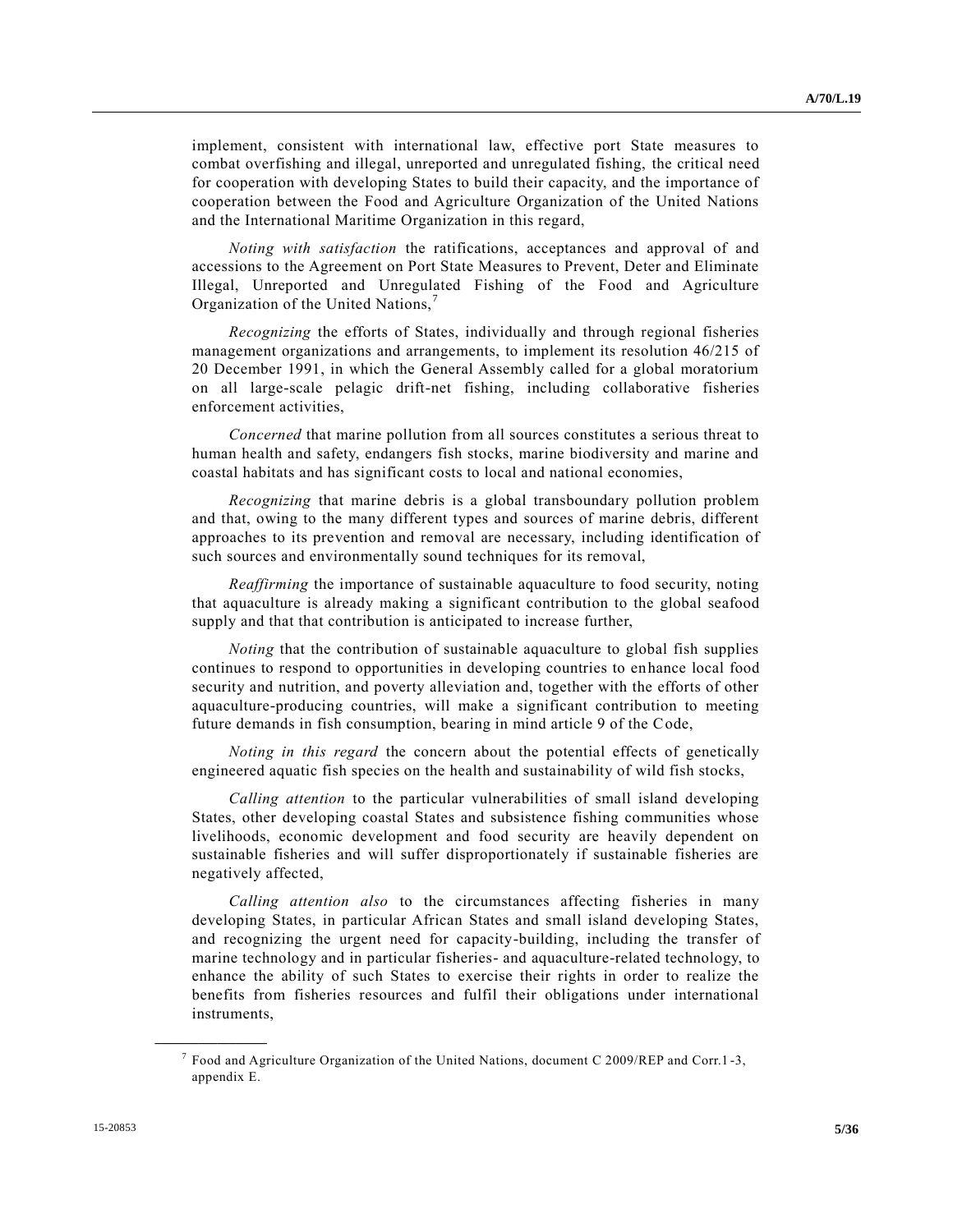*Recognizing* the need to adopt, implement and enforce appropriate measures to minimize waste, by-catch and discards, including high-grading, loss of fishing gear and other factors that adversely affect the sustainability of fish stocks and ecosystems and, consequently, can also have harmful effects on the economies and food security of small island developing States, other developing coastal States and subsistence fishing communities,

*Recognizing also* the need to further integrate ecosystem approaches into fisheries conservation and management and, more generally, the importance of applying ecosystem approaches to the management of human activities in the ocean, and noting in this regard the Reykjavik Declaration on Responsible Fisheries in the Marine Ecosystem,<sup>8</sup> the work of the Food and Agriculture Organization of the United Nations related to guidelines for the implementation of the ecosystem approach to fisheries management and the importance of this approach to relevant provisions of the Agreement and the Code, as well as decision VII/11<sup>9</sup> and other relevant decisions of the Conference of the Parties to the Convention on Biological Diversity,

*Recognizing further* the economic and cultural importance of sharks in many countries, the biological importance of sharks in the marine ecosystem as key predatory species, the vulnerability of certain shark species to overexploitation, the fact that some are threatened with extinction, the need for measures to promote the long-term conservation, management and sustainable use of shark populations and fisheries, and the relevance of the International Plan of Action for the Conservation and Management of Sharks, adopted by the Food and Agriculture Organization of the United Nations in 1999, in providing guidance on the development of such measures,

*Welcoming in this regard* the review by the Food and Agriculture Organization of the United Nations of the implementation of the International Plan of Action for the Conservation and Management of Sharks, and its ongoing work in this regard,

*Noting with concern* that basic data on shark stocks and harvests continue to be lacking and that not all regional fisheries management organizations and arrangements have adopted conservation and management measures for directed shark fisheries and for the regulation of by-catch of sharks from other fisheries,

*Welcoming* science-based measures taken by States to conserve and sustainably manage sharks, and noting in this respect management measures taken by coastal States, including limits on catch or fishing effort, technical measures, including by-catch reduction measures, sanctuaries, closed seasons and areas and monitoring, control and surveillance,

*Noting* that the addition in 2013 of five shark species and two species of manta ray to appendix II to the Convention on International Trade in Endangered Species of Wild Fauna and Flora<sup>10</sup> entered into force on 14 September 2014, and noting also the ongoing work of the secretariat of that Convention and the Food and Agriculture Organization of the United Nations on capacity-building in this regard,

<sup>8</sup> [E/CN.17/2002/PC.2/3,](http://undocs.org/E/CN.17/2002/PC.2/3) annex.

<sup>&</sup>lt;sup>9</sup> See United Nations Environment Programme, document [UNEP/CBD/COP/7/21,](http://undocs.org/UNEP/CBD/COP/7/21) annex.

<sup>10</sup> United Nations, *Treaty Series*, vol. 993, No. 14537.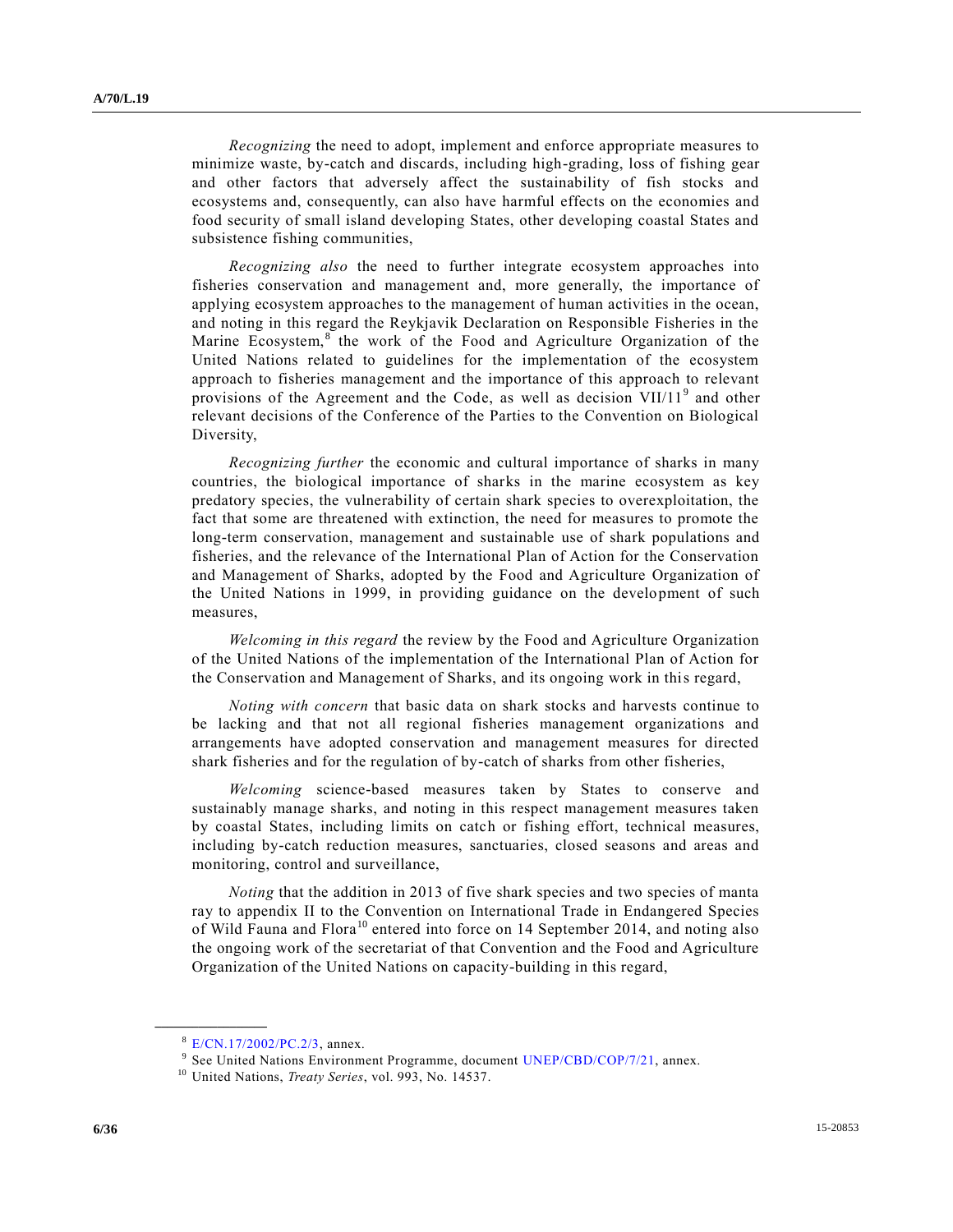*Noting also* that the Conference of the Parties to the Convention on the Conservation of Migratory Species of Wild Animals,<sup>11</sup> at its eleventh meeting, held in Quito from 4 to 9 November 2014, adopted the listing of 21 species of sharks and rays under the appendices to that Convention,

*Noting with concern* the continuing practice of the removal of fins from sharks, with the remainder of the carcass being discarded at sea,

*Recognizing* the importance of marine species occupying low trophic levels in the ecosystem and for food security, and the need to ensure their long-term sustainability,

*Expressing concern* over continued incidental mortality, in fishing operations, of seabirds, particularly albatrosses and petrels, as well as other marine species, including sharks, fin-fish species, marine mammals and marine turtles, while recognizing considerable efforts by States and through various regional fisheries management organizations and arrangements to reduce incidental mortality as a result of by-catch,

*Noting with concern* the significant threat that invasive alien species pose to marine ecosystems and resources,

#### **I**

#### **Achieving sustainable fisheries**

1. *Reaffirms* the importance it attaches to the long-term conservation, management and sustainable use of the living marine resources of the world's oceans and seas and the obligations of States to cooperate to this end, in accordance with international law, as reflected in the relevant provisions of the Convention,<sup>1</sup> in particular the provisions on cooperation set out in Part V and Part VII, section 2, of the Convention, and where applicable, the Agreement;<sup>2</sup>

2. *Calls upon* all States that have not done so, in order to achieve the goal of universal participation, to become parties to the Convention, which sets out the legal framework within which all activities in the oceans and seas must be carried out, taking into account the relationship between the Convention and the Agreement;

3. *Notes with satisfaction* that in "The future we want",<sup>5</sup> States addressed the sustainable development of fisheries, recognized the significant contribution of fisheries to the three dimensions of sustainable development and stressed the crucial role of healthy marine ecosystems, sustainable fisheries and sustainable aquaculture for food security and nutrition and in providing for the livelihoods of millions of people, and encourages States to implement the commitments made in "The future we want";

4. *Encourages* States to give due priority to the implementation of the Plan of Implementation of the World Summit on Sustainable Development (Johannesburg Plan of Implementation)<sup>12</sup> in relation to achieving sustainable fisheries, especially restoring depleted stocks to levels that can produce maximum sustainable yield on

<sup>&</sup>lt;sup>11</sup> Ibid., vol. 1651, No. 28395.

<sup>&</sup>lt;sup>12</sup> Report of the World Summit on Sustainable Development, Johannesburg, South Africa, *26 August-4 September 2002* (United Nations publication, Sales No. E.03.II.A.1 and corrigendum), chap. I, resolution 2, annex.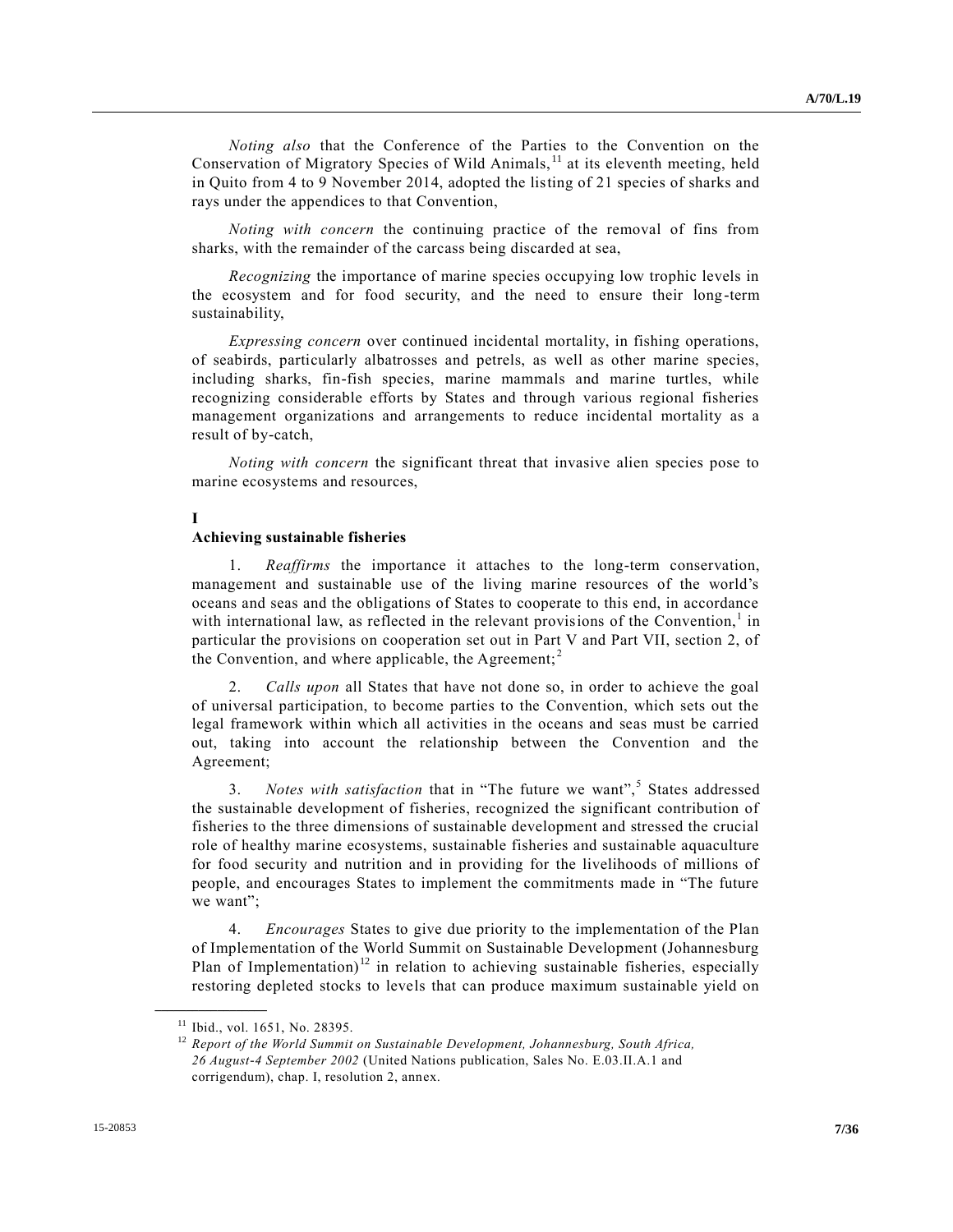an urgent basis and, where possible, not later than 2015, and recalls that in "The future we want", States committed themselves to intensify their efforts to meet that target and to urgently take the measures necessary to maintain or restore all stocks at least to levels that can produce the maximum sustainable yield, with the aim of achieving those goals in the shortest time feasible, as determined by their biological characteristics, and in order to achieve this, to urgently develop and implement science-based management plans, including by reducing or suspending fishing catch and fishing effort commensurate with the status of the stock, consistent with international law, the applicable international instruments and relevant General Assembly resolutions and guidelines of the Food and Agriculture Organization of the United Nations;

5. *Emphasizes* the need for the full implementation of the outcome document of the third International Conference on Small Island Developing States, entitled "SIDS Accelerated Modalities of Action (SAMOA) Pathway";<sup>13</sup>

6. *Urges* States, either directly or through appropriate subregional, regional or global organizations or arrangements, to intensify efforts to assess and address, as appropriate, the impacts of global climate change and ocean acidification on the sustainability of fish stocks and the habitats that support them, in particular the most affected ones;

7. *Emphasizes* the obligations of flag States to discharge their responsibilities, in accordance with the Convention and the Agreement, to ensure compliance by vessels flying their flag with the conservation and management measures adopted and in force with respect to fisheries resources on the high seas;

8. *Calls upon* all States, directly or through regional fisheries management organizations and arrangements, to apply widely, in accordance with international law and the Code, the precautionary approach and ecosystem approaches to the conservation, management and exploitation of fish stocks, and also calls upon States parties to the Agreement to implement fully the provisions of article 6 of the Agreement as a matter of priority;

9. *Urges* States to increase their reliance on scientific advice in developing, adopting and implementing conservation and management measures, and to increase their efforts, including through international cooperation, to promote science for conservation and management measures that apply, in accordance with international law, the precautionary approach and ecosystem approaches to fisheries management, enhancing understanding of ecosystem approaches, in order to ensure the long -term conservation and sustainable use of living marine resources, and in this regard encourages the implementation of the Strategy for Improving Information on Status and Trends of Capture Fisheries of the Food and Agriculture Organization of the United Nations as a framework for the improvement and understanding of fishery status and trends;

10. *Calls upon* all States, directly or through regional fisheries management organizations and arrangements, to apply stock-specific target and limit precautionary reference points, which for target reference points are intended to meet management objectives, as described in annex II to the Agreement and in the Code, to ensure that populations of harvested stocks and, where necessary,

 $13$  Resolution 69/15, annex.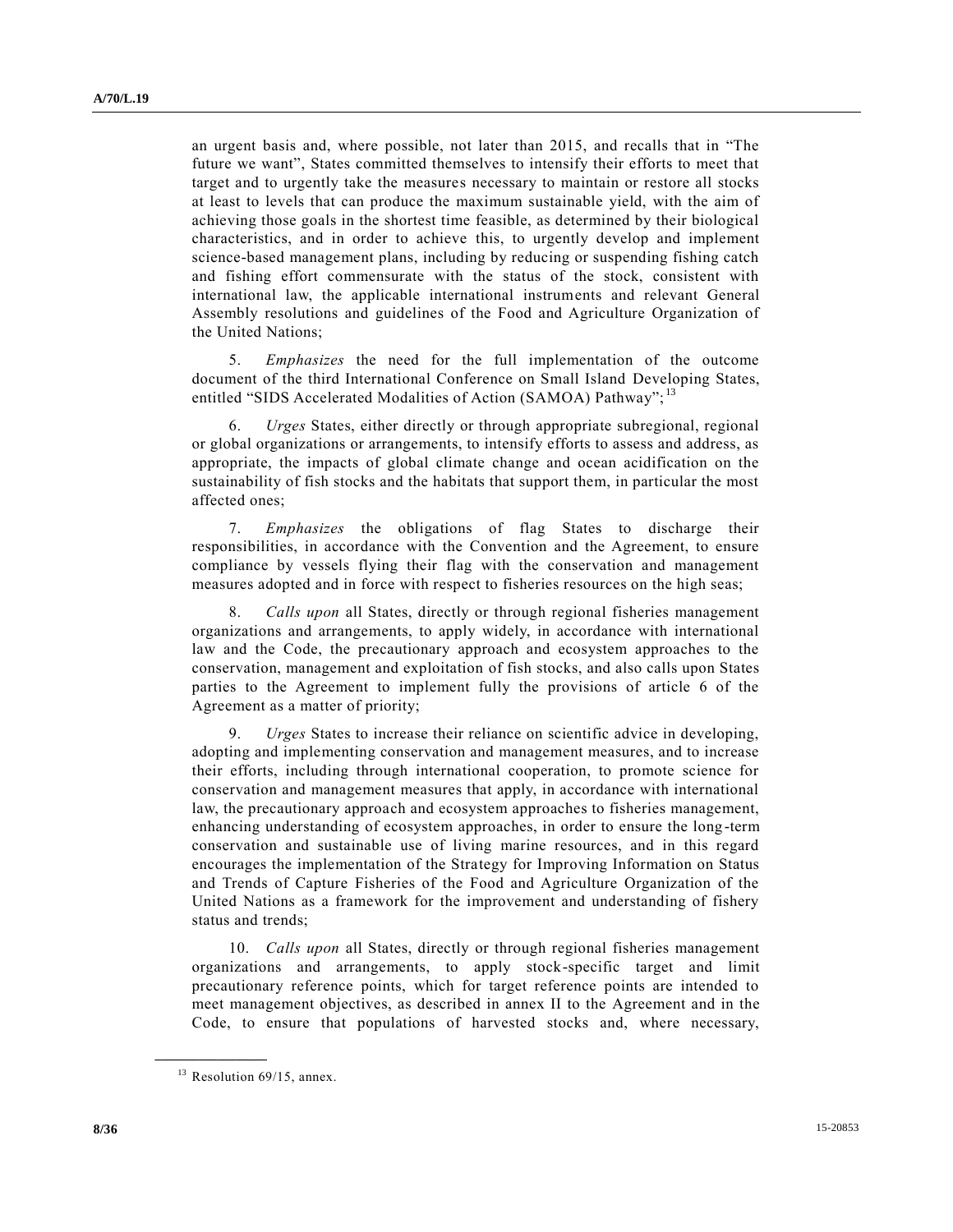associated or dependent species, are maintained at or restored to sustainable levels, and to use these reference points for triggering conservation and manageme nt action;

11. *Encourages* States to apply the precautionary approach and ecosystem approaches in adopting and implementing conservation and management measures addressing, inter alia, by-catch, pollution and overfishing, and protecting habitats of specific concern, taking into account existing guidelines developed by the Food and Agriculture Organization of the United Nations;

12. *Also encourages* States to enhance or develop observer programmes, individually or through regional fisheries management organizations or arrangements, in order to improve data collection on, inter alia, target and by -catch species, which could also assist monitoring, control and surveillance tools, and to take into account standards, forms of cooperation and other existing structures for such programmes as described in article 25 of the Agreement and article 5 of the Code;

13. *Calls upon in this regard* States, individually in line with their national legislation or through regional fisheries management organizations or arrangemen ts, to take steps as appropriate to ensure the safety of observers;

14. *Encourages* States to implement, individually and through regional fisheries management organizations and arrangements, accurate, complete, reliable and effective data collection and reporting of required data on catches, including bycatch and discards, reviewing and validating the data, and providing catch information in support of scientific stock assessment and ecosystem approaches to fisheries management;

15. *Calls upon* States and regional fisheries management organizations and arrangements to collect and, where appropriate, report to the Food and Agriculture Organization of the United Nations required catch and effort data, and fisheryrelated information, in a complete, accurate and timely way, including for straddling fish stocks and highly migratory fish stocks within and beyond areas under national jurisdiction, discrete high seas fish stocks, and by-catch and discards; and, where they do not exist, to establish processes to strengthen data collection and reporting by members of regional fisheries management organizations and arrangements, including through regular reviews of member compliance with such obligations, and, when such obligations are not met, require the member concerned to rectify the problem, including through the preparation of plans of action with timelines;

16. *Invites* States and regional fisheries management organizations and arrangements to cooperate with the Food and Agriculture Organization of the United Nations in the implementation and further development of the Fisheries Resources Monitoring System initiative;

17. *Reaffirms* paragraph 10 of its resolution 61/105 of 8 December 2006, and calls upon States, including through regional fisheries management organizations or arrangements, to urgently adopt and implement measures to fully implement the International Plan of Action for the Conservation and Management of Sharks for directed and non-directed shark fisheries, based on the best available scientific information, through, inter alia, limits on catch or fishing effort, by requiring that vessels flying their flag collect and regularly report data on shark catches, including species-specific data, discards and landings, undertaking, including through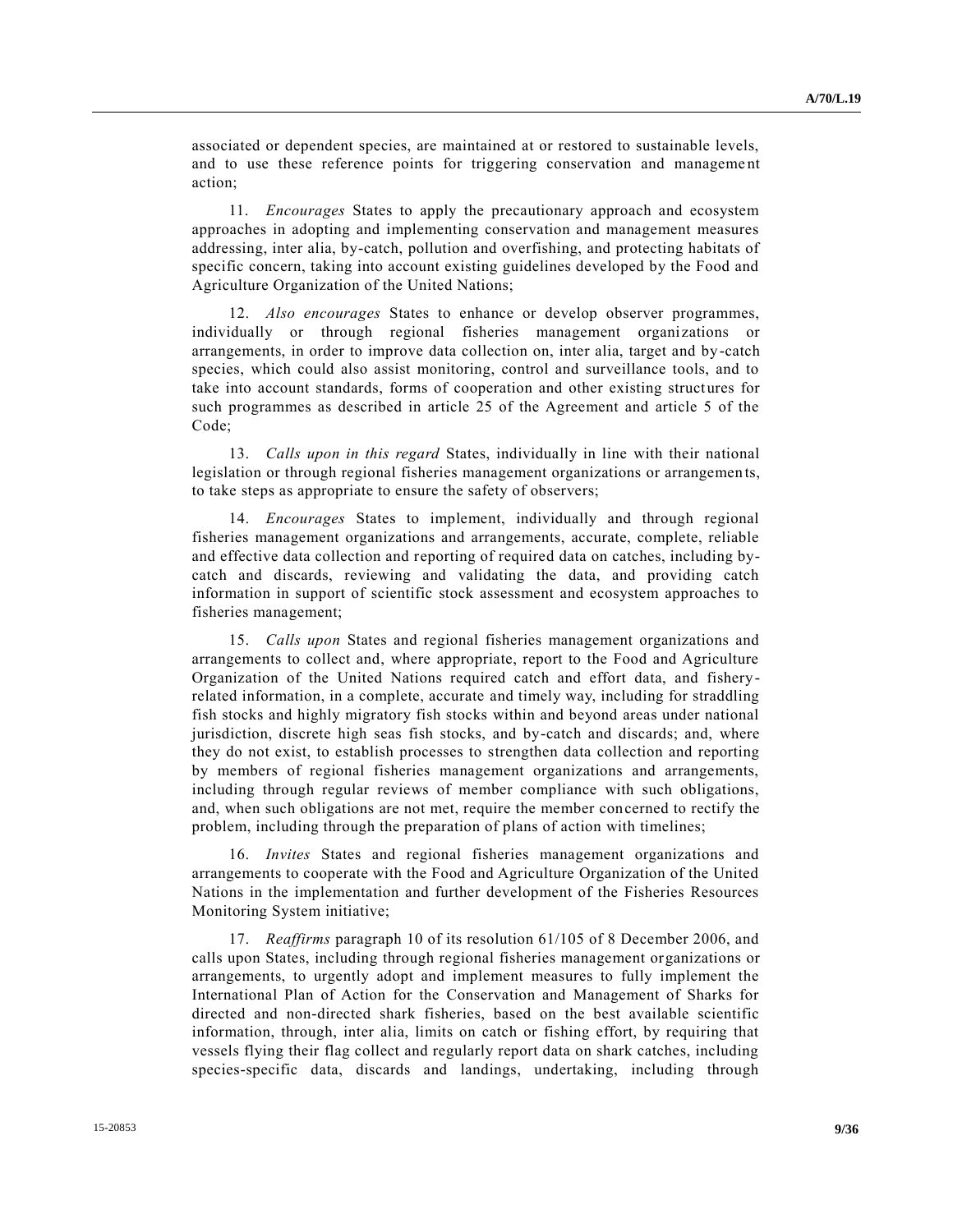international cooperation, comprehensive stock assessments of sharks, reducing shark by-catch and by-catch mortality and, where scientific information is uncertain or inadequate, not increasing fishing effort in directed shark fisheries and urgently establishing science-based management measures to ensure the long-term conservation, management and sustainable use of shark stocks and to prevent further declines of vulnerable or threatened shark stocks, and encourages the full utilization of dead sharks caught in the context of sustainably managed fisheries;

18. *Calls upon* States to take immediate and concerted action to improve the implementation of and compliance with existing regional fisheries management organization or arrangement and national measures that regulate shark fisheries and incidental catch of sharks, in particular those measures which prohibit or restrict fisheries conducted solely for the purpose of harvesting shark fins and, where necessary, to consider taking other measures, as appropriate, such as requiring that all sharks be landed with each fin naturally attached;

19. *Calls upon* regional fisheries management organizations with the competence to regulate highly migratory species to strengthen or establish precautionary, science-based conservation and management measures, as appropriate, for sharks taken in fisheries within their convention areas consistent with the International Plan of Action for the Conservation and Management of Sharks;

20. *Encourages* range States and regional economic integration organizations that have not yet done so to become signatories to the Memorandum of Understanding on the Conservation of Migratory Sharks under the Convention on the Conservation of Migratory Species of Wild Animals, and invites non-range States, intergovernmental organizations and international and national non-governmental organizations or other relevant bodies and entities to consider becoming cooperating partners;

21. *Encourages* States, as appropriate, to cooperate in establishing non-detriment findings for shared stocks of marine species listed in appendices I and II to the Convention on International Trade in Endangered Species of Wild Fauna and Flora, consistent with the concepts and non-binding guiding principles contained in resolution Conf. 16.7 on non-detriment findings adopted by the Conference of the Parties to the Convention on International Trade in Endangered Species of Wild Fauna and Flora;

22. *Urges* States to eliminate barriers to trade in fish and fisheries products which are not consistent with their rights and obligations under the World Trade Organization agreements, taking into account the importance of the trade in fish and fisheries products, particularly for developing countries;

23. *Recalls* that in "The future we want", States committed themselves to observing the need to ensure access to fisheries and the importance of access to markets by subsistence, small-scale and artisanal fisherfolk and women fish workers, as well as indigenous peoples and their communities, particularly in developing countries, especially small island developing States;

24. *Urges* States and relevant international and national organizations to provide for the participation of small-scale fishery stakeholders in related policy development and fisheries management strategies in order to achieve long-term sustainability for such fisheries, consistent with the duty to ensure the proper conservation and management of fisheries resources, and encourages States to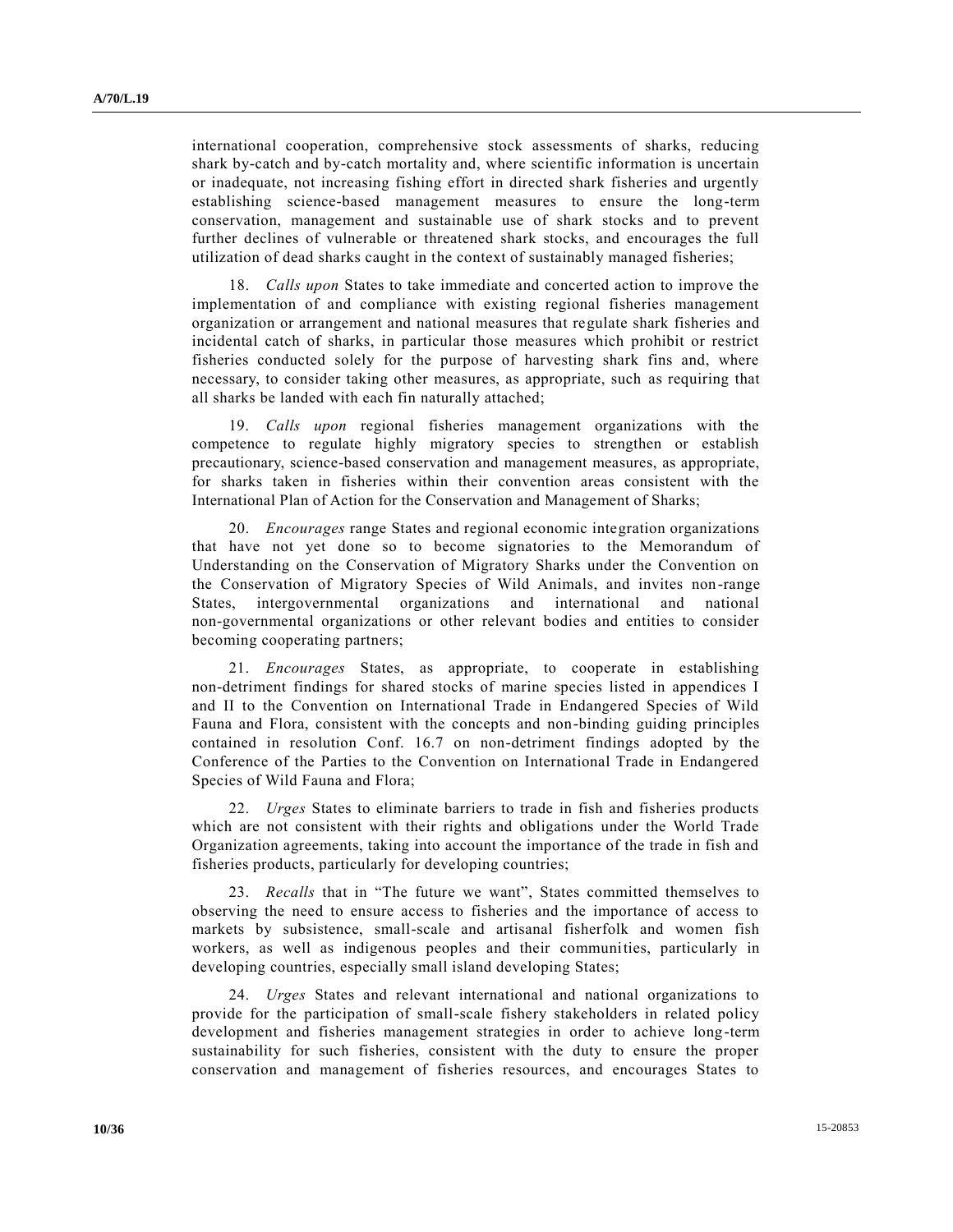consider promoting, as appropriate, participatory management schemes for smallscale fisheries in accordance with national laws, regulations and practices, as well as the Voluntary Guidelines for Securing Sustainable Small-scale Fisheries in the Context of Food Security and Poverty Eradication of the Food and Agriculture Organization of the United Nations;

25. *Welcomes* the convening, by the Food and Agriculture Organization of the United Nations, of Tenure and Fishing Rights 2015: a global forum on rightsbased approaches for fisheries, in Siem Reap, Cambodia, from 23 to 27 March 2015;

26. *Encourages* States, either directly or through competent and appropriate subregional, regional or global organizations and arrangements, to analyse, as appropriate, the impact of fishing for marine species corresponding to low trophic levels;

27. *Welcomes*, in this regard, the initiation of further studies by the Food and Agriculture Organization of the United Nations of the impact of industrial fishing activities on species corresponding to low trophic levels;

28. *Invites* the Food and Agriculture Organization of the United Nations to consider the potential effects of genetically engineered fish species on the health and sustainability of wild fish stocks and on the biodiversity of the aquatic environment and to provide guidance, consistent with the Code, on minimizing harmful impacts in this regard;

29. *Also invites* the Food and Agriculture Organization of the United Nations, in consultation with other relevant international organizations, including the International Maritime Organization, to promote awareness and cooperation to develop and strengthen capacity to prevent, minimize and mitigate the adverse impacts of invasive alien species on biodiversity, including fish stocks;

### **II**

# **Implementation of the 1995 Agreement for the Implementation of the Provisions of the United Nations Convention on the Law of the Sea of 10 December 1982 relating to the Conservation and Management of Straddling Fish Stocks and Highly Migratory Fish Stocks**

30. *Calls upon* all States, and entities referred to in the Convention and in article 1, paragraph 2 (b), of the Agreement, that have not done so to ratify or accede to the Agreement and in the interim to consider applying it provisionally;

31. *Notes* the round-table discussion convened by the Secretary-General during the eleventh round of informal consultations of States parties to the Agreement, on 17 March 2015, to commemorate the twentieth anniversary of the opening for signature of the Agreement;

32. *Calls upon* States parties to the Agreement to effectively implement, as a matter of priority, the provisions of the Agreement through their national legislation and through regional fisheries management organizations and arrangements in which they participate;

33. *Emphasizes* the importance of those provisions of the Agreement relating to bilateral, subregional and regional cooperation in enforcement, and urges continued efforts in this regard;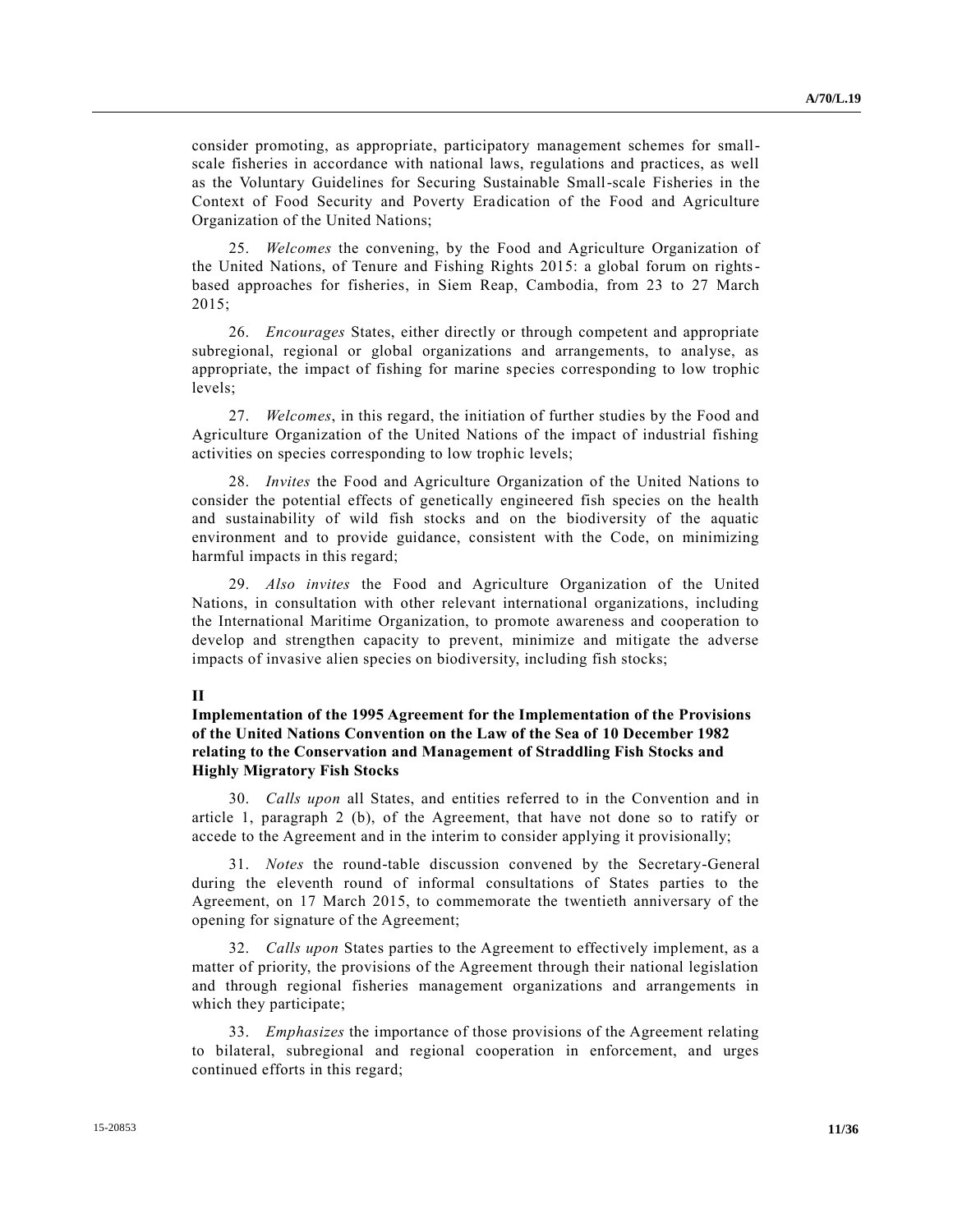34. *Urges* States parties to the Agreement, in accordance with article 21, paragraph 4, thereof, to inform, either directly or through the relevant subregional or regional fisheries management organization or arrangement, all States whose vessels fish on the high seas in the same subregion or region of the form of identification issued by those States parties to officials duly authorized to carry out boarding and inspection functions in accordance with articles 21 and 22 of the Agreement;

35. *Also urges* States parties to the Agreement, in accordance with article 21, paragraph 4, thereof, to designate an appropriate authority to receive notifications pursuant to article 21 and to give due publicity to such designation through the relevant subregional or regional fisheries management organization or arrangement;

36. *Invites* regional fisheries management organizations and arrangements which have not yet done so to adopt procedures for high seas boarding and inspection that are consistent with articles 21 and 22 of the Agreement, including, inter alia, those to ensure the safety of the crew and the inspectors;

37. *Calls upon* States, individually and, as appropriate, through subregional and regional fisheries management organizations and arrangements with competence over discrete high seas fish stocks, to adopt the measures necessary to ensure the long-term conservation, management and sustainable use of such stocks in accordance with the Convention and consistent with the Code and the general principles set forth in the Agreement;

38. *Invites* States to assist developing States in enhancing their participation in regional fisheries management organizations or arrangements, including by facilitating access to fisheries for straddling fish stocks and highly migratory fish stocks, in accordance with article 25, paragraph 1 (*b*), of the Agreement, taking into account the need to ensure that such access benefits the developing States concerned and their nationals;

39. *Urges* States parties to the Agreement, directly or through regional fisheries management organizations and arrangements, to take into account the special requirements of developing States, including small island developing States as highlighted in the SIDS Accelerated Modalities of Action (SAMOA) Pathway, in giving effect to the duty to cooperate in the establishment of conservation and management measures for straddling fish stocks and highly migratory fish stocks, including the need to ensure, where appropriate, in accordance with article 24, paragraph  $2(c)$ , of the Agreement, that such measures do not transfer a disproportionate burden of conservation action onto developing States, and notes, in this regard, ongoing efforts to better develop a common understanding of this concept;

40. *Calls upon* States and international financial institutions and organizations of the United Nations system to provide assistance according to Part VII of the Agreement, including, if appropriate, the development of special financial mechanisms or instruments to assist developing States, in particular the least developed among them and small island developing States, to enable them to develop their national capacity to exploit fishery resources, including developing their domestically flagged fishing fleet, value-added processing and the expansion of their economic base in the fishing industry, consistent with the duty to ensure the proper conservation and management of fisheries resources;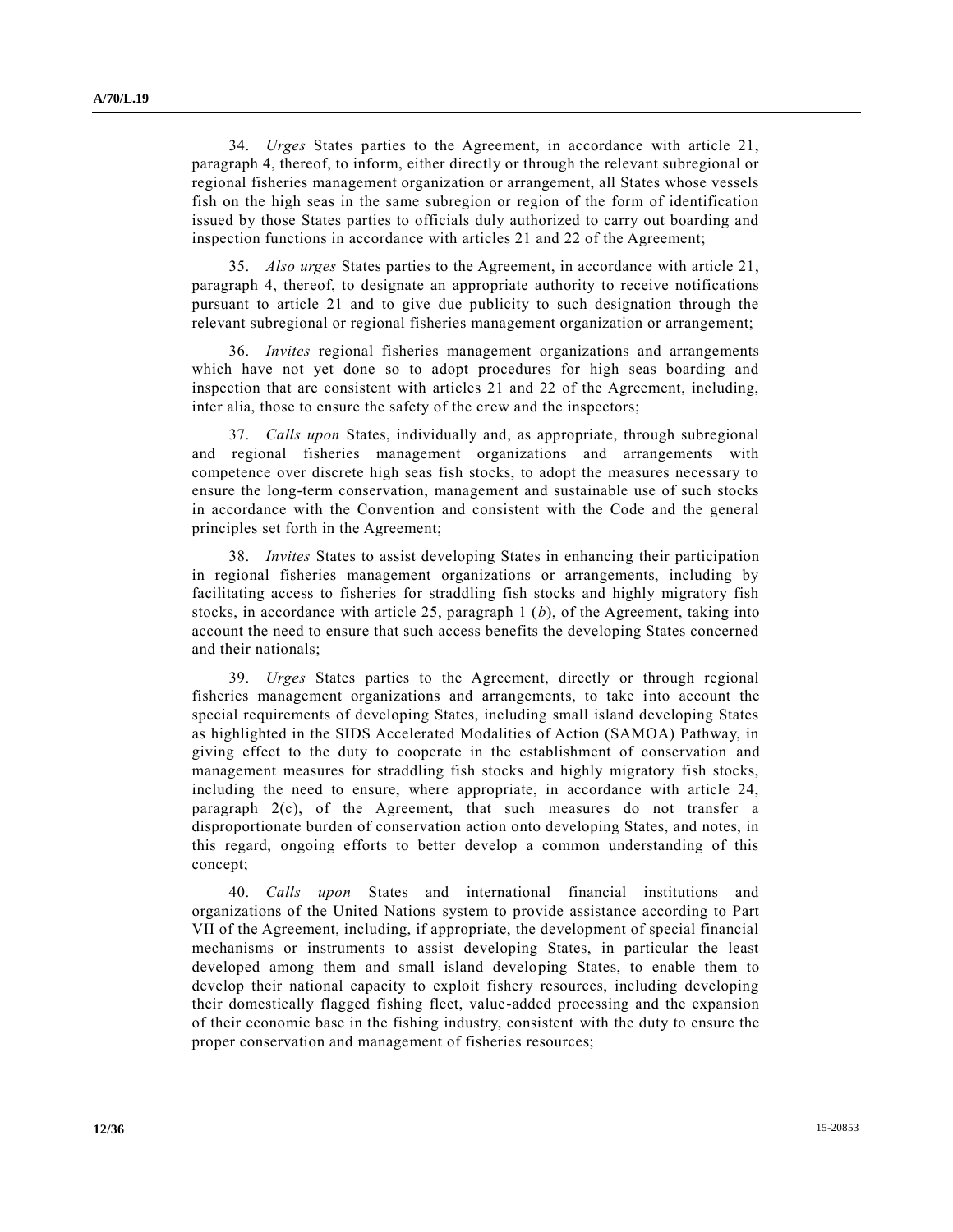41. *Urges* States, intergovernmental organizations, international financial institutions, national institutions and non-governmental organizations, as well as natural and juridical persons, to make voluntary financial contributions to the Assistance Fund established under Part VII of the Agreement;

42. *Encourages* the Food and Agriculture Organization of the United Nations and the Division for Ocean Affairs and the Law of the Sea of the Office of Legal Affairs of the Secretariat (the Division) to continue their efforts to publicize the availability of assistance through the Assistance Fund;

43. *Encourages* accelerated progress by States, individually and, as appropriate, through subregional and regional fisheries management organizations and arrangements, regarding the recommendations of the Review Conference on the Agreement, held in New York from 22 to 26 May 2006, $14$  and the identification of emerging priorities;

44. *Encourages* States, individually and, as appropriate, through subregional and regional fisheries management organizations and arrangements, to consider implementing, as appropriate, the recommendations of the resumed Review Conference, held in New York from 24 to 28 May  $2010$ ;<sup>15</sup>

45. *Recalls* paragraph 40 of resolution 69/109, and requests the Secretary-General to resume the Review Conference, convened pursuant to article 36 of the Agreement, in New York from 23 to 27 May 2016, and to render the necessary assistance and provide such services as may be required for the resumption of the Review Conference;

46. *Encourages* wide participation in the resumed Review Conference, in accordance with article 36 of the Agreement;

47. *Recalls* its request in paragraph 41 of resolution 69/109 that the Secretary-General submit to the resumed Review Conference an updated report to assist the Review Conference in discharging its mandate under article 36, paragraph 2, of the Agreement;

48. *Also recalls* paragraph 6 of resolution 56/13 of 28 November 2001, takes note of the report on the eleventh round of informal consultations of States parties to the Agreement, and requests the Secretary-General to convene in March 2016 a twelfth round of informal consultations of States parties to the Agreement for a duration of two days, to serve primarily as a preparatory meeting for the resumed Review Conference;

49. *Requests* the Secretary-General to invite States, and entities referred to in the Convention and in article 1, paragraph 2 (*b*), of the Agreement, not parties to the Agreement, as well as the United Nations Development Programme, the Food and Agriculture Organization of the United Nations and other specialized agencies, the World Bank, the Global Environment Facility and other relevant international financial institutions, subregional and regional fisheries management organizations and arrangements, other fisheries bodies, other relevant intergovernmental bodies and relevant non-governmental organizations, in accordance with past practice, to attend the twelfth round of informal consultations of States parties to the Agreement as observers;

<sup>14</sup> Se[e A/CONF.210/2006/15,](http://undocs.org/A/CONF.210/2006/15) annex.

 $15$  Se[e A/CONF.210/2010/7,](http://undocs.org/A/CONF.210/2010/7) annex.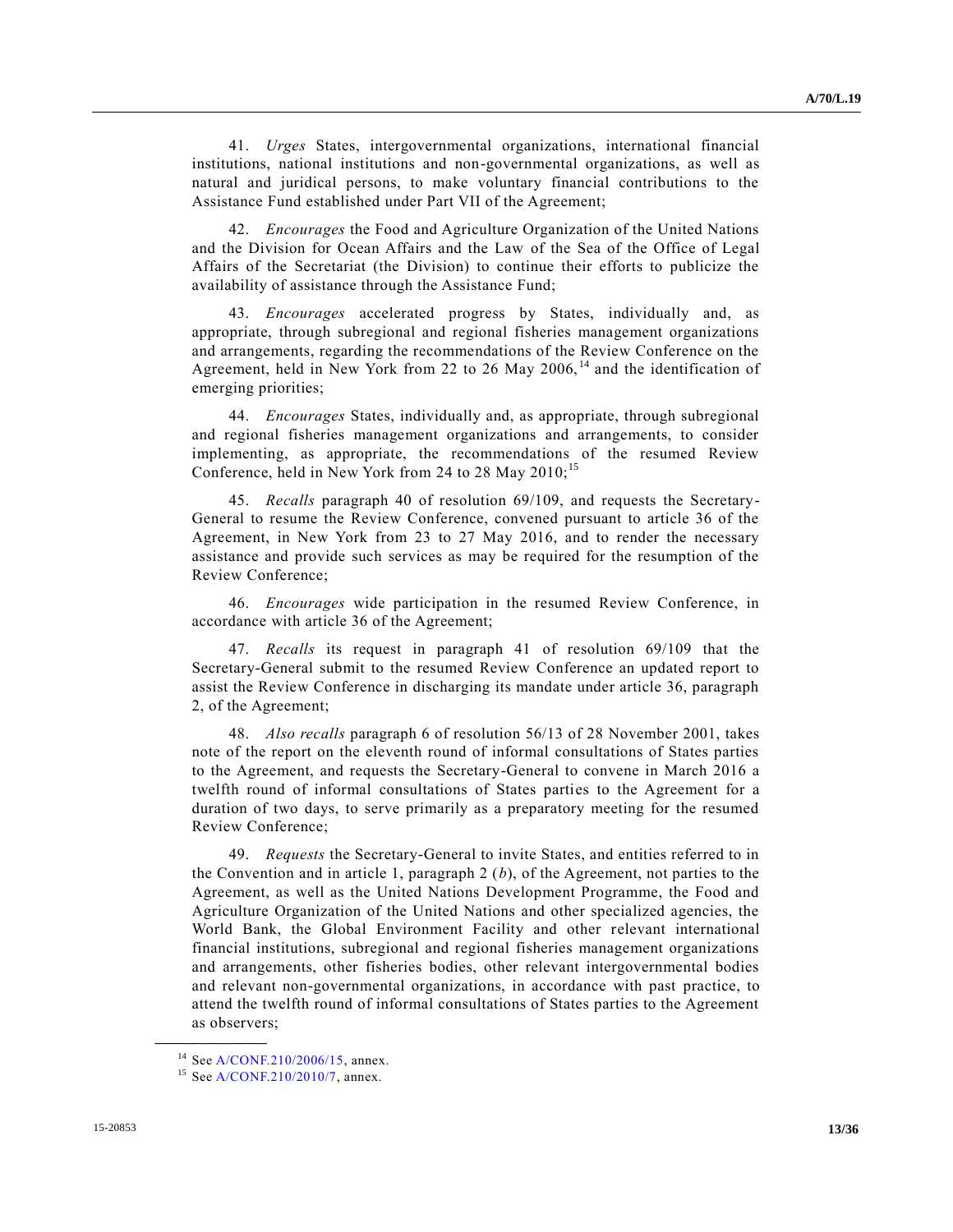50. *Reaffirms its request* that the Food and Agriculture Organization of the United Nations initiate arrangements with States for the collection and dissemination of data on fishing in the high seas by vessels flying their flag, at the subregional and regional levels, where no such arrangements exist;

51. *Also reaffirms its request* that the Food and Agriculture Organization of the United Nations revise its global fisheries statistics database to provide information on straddling fish stocks, highly migratory fish stocks and discrete high seas fish stocks on the basis of where the catch is taken;

# **III**

# **Related fisheries instruments**

52. *Emphasizes* the importance of the effective implementation of the provisions of the Compliance Agreement,<sup>6</sup> and urges continued efforts in this regard;

53. *Calls upon* all States and other entities referred to in article X, paragraph 1, of the Compliance Agreement that have not yet become parties to that Agreement to do so as a matter of priority and, in the interim, to consider applying it provisionally;

54. *Urges* States and subregional and regional fisheries management organizations and arrangements to implement and promote the application of the Code within their areas of competence;

55. *Also urges* States to develop and implement, as a matter of priority, national and, as appropriate, regional plans of action to put into effect the international plans of action of the Food and Agriculture Organization of the United Nations;

56. *Welcomes in this regard* the work undertaken by the Food and Agriculture Organization of the United Nations to improve the response rate for monitoring implementation of the Code and the international plans of action and strategies by developing a web-based questionnaire, and highlights the importance of responding to the questionnaire;

57. *Encourages* the development of best-practice guidelines for safety at sea in connection with marine fisheries by the competent international organizations;

58. *Encourages* States to consider signing, ratifying, accepting, approving or acceding to the Cape Town Agreement of 2012 on the Implementation of the Provisions of the Torremolinos Protocol of 1993 relating to the Torremolinos International Convention for the Safety of Fishing Vessels, 1977;

#### **IV**

#### **Illegal, unreported and unregulated fishing**

59. *Emphasizes once again its serious concern* that illegal, unreported and unregulated fishing remains one of the greatest threats to fish stocks and marine ecosystems and continues to have serious and major implications for the conservation and management of ocean resources, as well as the food security and the economies of many States, particularly developing States, and renews its call upon States to comply fully with all existing obligations and to combat such fishing and urgently to take all steps necessary to implement the International Plan of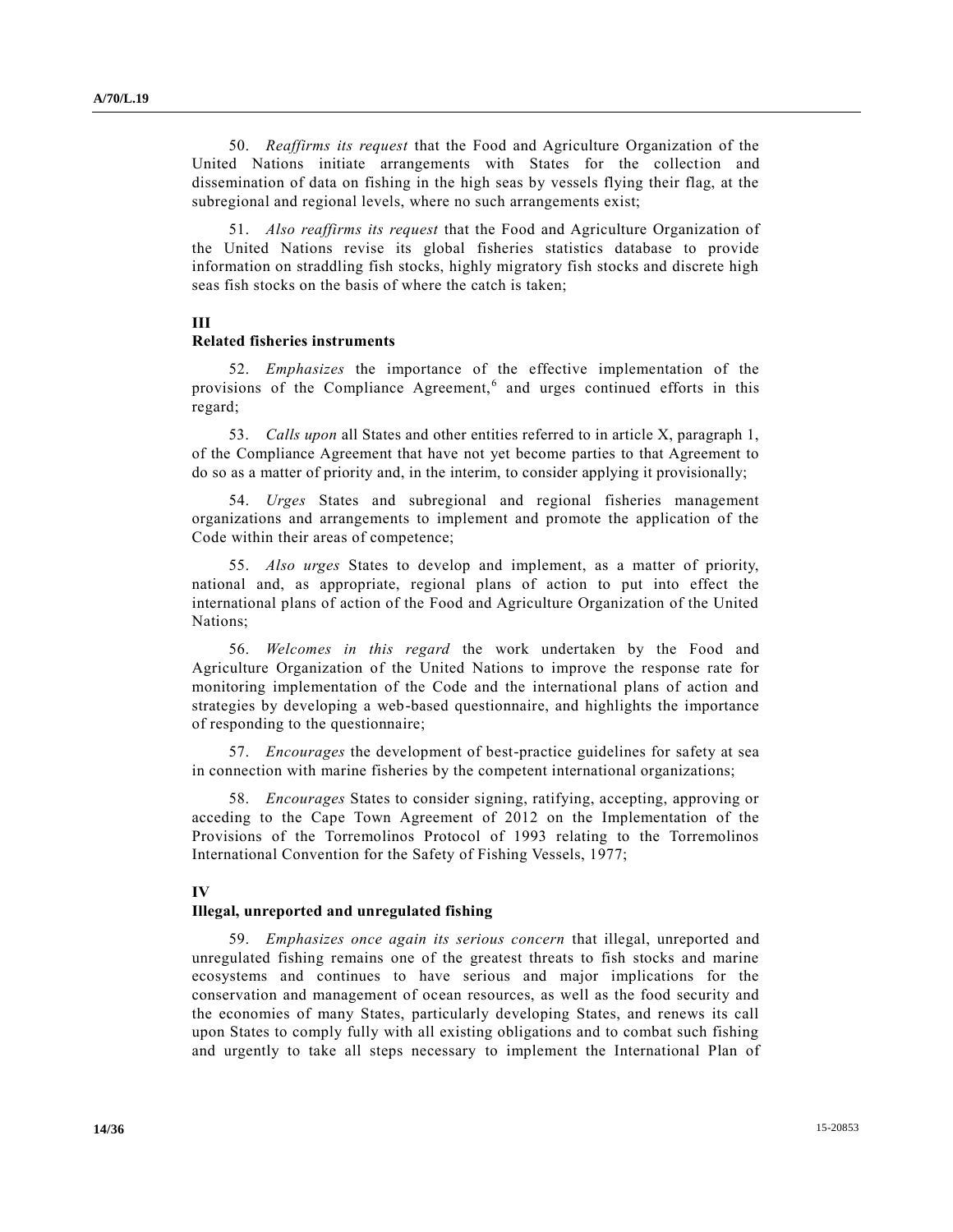Action to Prevent, Deter and Eliminate Illegal, Unreported and Unregulated Fishing;

60. *Recalls in this regard* that in "The future we want", States acknowledged that illegal, unreported and unregulated fishing deprive many countries of a crucial natural resource and remain a persistent threat to their sustainable development and recommitted to eliminate illegal, unreported and unregulated fishing as advanced in the Johannesburg Plan of Implementation, and to prevent and combat those practices, including by developing and implementing national and regional action plans in accordance with the International Plan of Action to Prevent, Deter and Eliminate Illegal, Unreported and Unregulated Fishing, implementing, in accordance with international law, effective and coordinated measures by coastal States, flag States, port States, chartering nations and the States of nationality of the beneficial owners and others who support or engage in illegal, unreported and unregulated fishing by identifying vessels engaged in such fishing and by depriving offenders of the benefits accruing from it, as well as by cooperating with developing countries to systematically identify needs and build capacity, including support for monitoring, control, surveillance, compliance and enforcement systems;

61. *Notes with satisfaction* the development of an increasing number of national plans of action to prevent, deter and eliminate illegal, unreported and unregulated fishing, and calls upon States that have not yet done so to consider developing such plans;

62. *Urges* States to exercise effective control over their nationals, including beneficial owners, and vessels flying their flag, in order to prevent and deter them from engaging in illegal, unreported and unregulated fishing activities or supporting vessels engaging in illegal, unreported and unregulated fishing activities, including those vessels listed by regional fisheries management organizations or arrangements as engaged in those activities, and to facilitate mutual assistance to ensure that such actions can be investigated and proper sanctions imposed;

63. *Encourages* States that have not yet done so to establish penalties for non-compliance by vessels involved in fishing or fishing-related activities and their nationals, as appropriate, in accordance with applicable national law and consistent with international law, that are adequate in severity for effectively securing compliance, deterring further violations and depriving offenders of the benefits from their illegal, unreported and unregulated fishing activities;

64. *Urges* States to take effective measures, at the national, subregional, regional and global levels, to deter the activities, including illegal, unreported and unregulated fishing, of any vessel which undermines conservation and management measures that have been adopted by subregional and regional fisheries management organizations and arrangements in accordance with international law;

65. *Calls upon* States not to permit vessels flying their flag to engage in fishing on the high seas or in areas under the national jurisdiction of other States, unless duly authorized by the authorities of the States concerned and in accordance with the conditions set out in the authorization, and to take specific measures, including deterring the reflagging of vessels by their nationals, in accordance with the relevant provisions of the Convention, the Agreement and the Compliance Agreement, to control fishing operations by vessels flying their flag;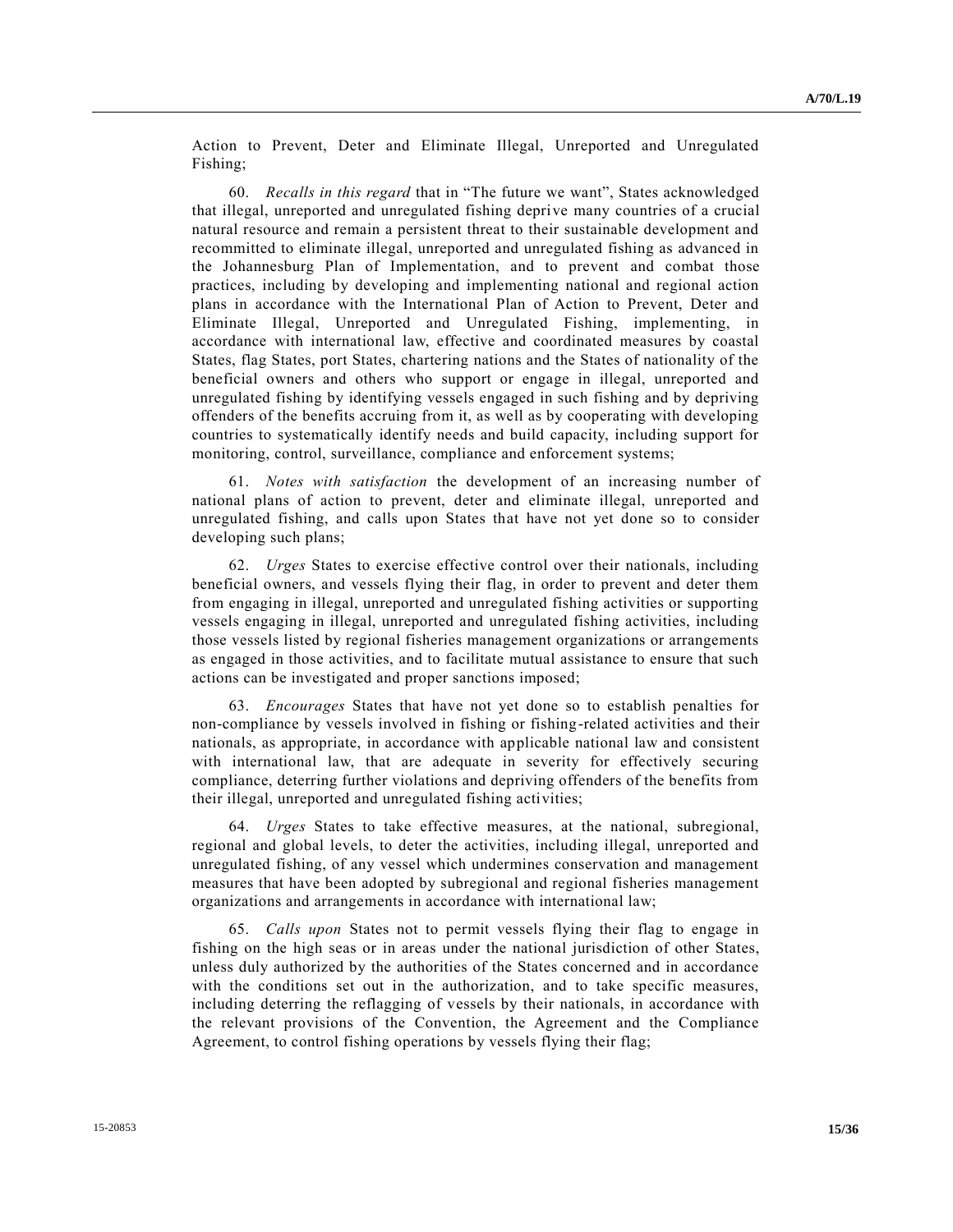66. *Urges* States, individually and collectively through regional fisheries management organizations and arrangements, to develop appropriate processes to assess the performance of States with respect to implementing the obligations regarding fishing vessels flying their flag set out in relevant international instruments;

67. *Reaffirms* the need to strengthen, where necessary, the international legal framework for intergovernmental cooperation, in particular at the subregional and regional levels, in the management of fish stocks and in combating illegal, unreported and unregulated fishing, in a manner consistent with international law, and for States and entities referred to in the Convention and in article 1, paragraph 2 (*b*), of the Agreement to collaborate in efforts to address these types of fishing activities;

68. *Urges* regional fisheries management organizations and arrangements to further coordinate measures for combating illegal, unreported and unregulated fishing activities, such as through the development of a common list of vessels identified as engaged in illegal, unreported and unregulated fishing or the mutual recognition of the illegal, unreported and unregulated vessel lists established by each organization or arrangement;

69. *Reaffirms its call upon* States to take all necessary measures consistent with international law, without prejudice to a State's sovereignty over ports in its territory and to reasons of force majeure or distress, including the prohibition of vessels from accessing their ports followed by a report to the flag State concerned, when there is clear evidence that they are or have been engaged in or have supported illegal, unreported and unregulated fishing, or when they refuse to give information either on the origin of the catch or on the authorization under which the catch has been made;

70. *Reaffirms* paragraph 53 of its resolution 64/72 of 4 December 2009 with regard to eliminating illegal, unreported and unregulated fishing by vessels flying "flags of convenience" and requiring that a "genuine link" be established between States and fishing vessels flying their flags, and urges States operating open registry to effectively control all fishing vessels flying their flag, as required by international law, or otherwise stop open registry for fishing vessels;

71. *Encourages* States, either directly or through competent and appropriate subregional, regional or global organizations and arrangements, to consider adopting rules, consistent with international law, to ensure that chartering arrangements and practices related to fishing vessels enable compliance with and enforcement of relevant conservation and management measures, so as not to undermine efforts to combat illegal, unreported and unregulated fishing;

72. *Recognizes* the need for enhanced port State measures to combat illegal, unreported and unregulated fishing, and urges States to cooperate, in particular at the regional level and through subregional and regional fisheries management organizations and arrangements, to adopt all necessary port measures, consistent with international law taking into account article 23 of the Agreement, and to further promote the development and application of standards at the regional level;

73. *Encourages*, in this regard, States and regional economic integration organizations that have not yet done so to consider ratifying, accepting, approving or acceding to the Agreement on Port State Measures to Prevent, Deter and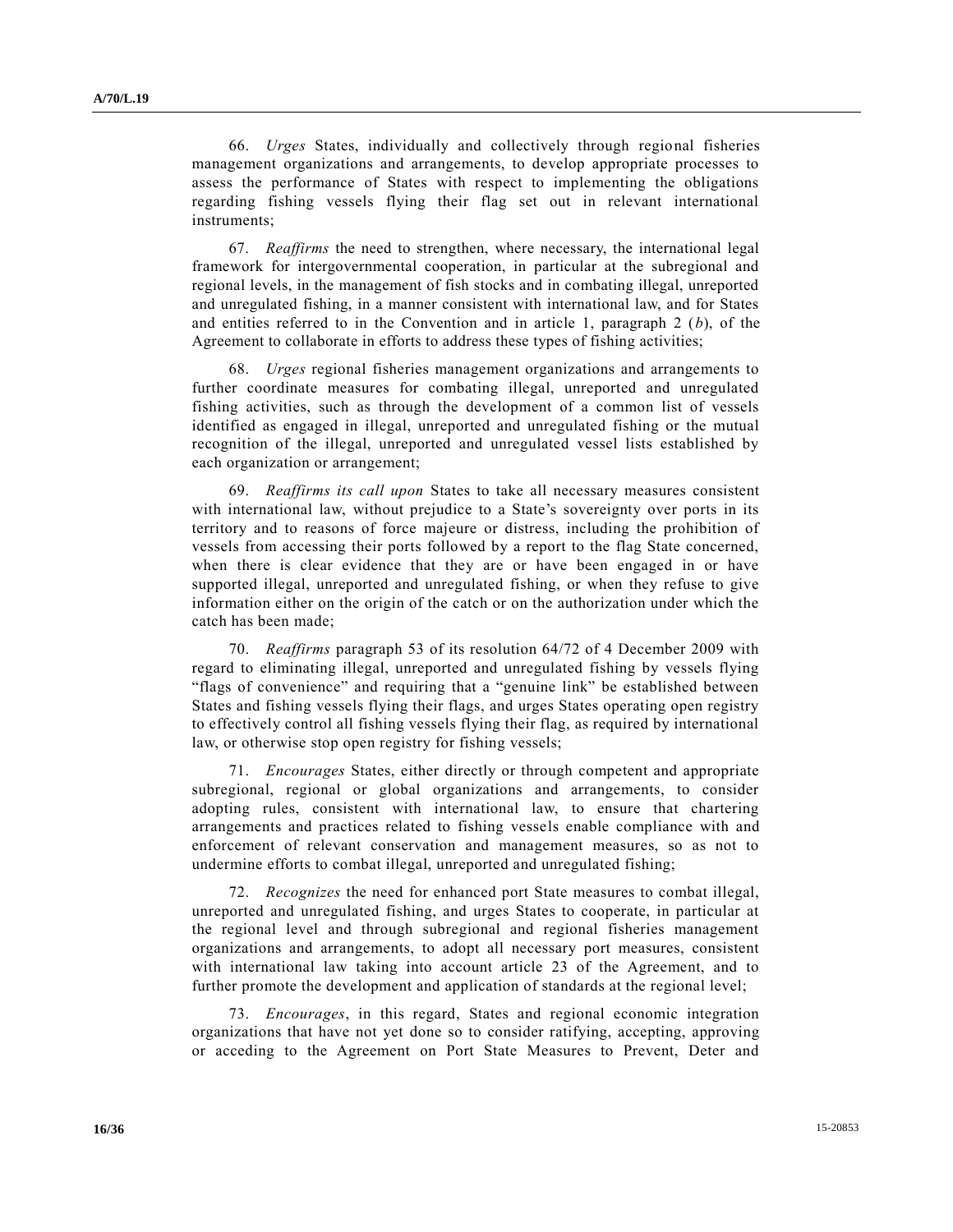Eliminate Illegal, Unreported and Unregulated Fishing<sup>7</sup> with a view to its early entry into force;

74. *Recalls* that in "The future we want", States that have signed the Agreement on Port State Measures to Prevent, Deter and Eliminate Illegal, Unreported and Unregulated Fishing were called upon to expedite procedures for its ratification with a view to its early entry into force;

75. *Notes* the capacity development programme of the Food and Agriculture Organization of the United Nations to assist developing countries in strengthening and harmonizing port State measures, including through bilateral, subregional and/or regional coordination;

76. *Also notes*, in this regard, the workshops held for the Caribbean region in Port of Spain from 24 to 28 March 2014, for the South American region in Montevideo from 29 September to 3 October 2014, for West Indian Ocean States in Colombo from 1 to 5 June 2015 and for the western coast of the African continent in Praia from 20 to 24 July 2015;

77. *Encourages* strengthened collaboration between the Food and Agriculture Organization of the United Nations and the International Maritime Organization, taking into account the respective competencies, mandates and experience of the two organizations, to combat illegal, unreported and unregulated fishing, particularly in improving the implementation of flag State responsibilities and port State measures;

78. *Also encourages* States, with respect to vessels flying their flag, and port States, to make every effort to share data on landings and catch quotas, and in this regard encourages regional fisheries management organizations and arrangements to consider developing open databases containing such data for the purpose of enhancing the effectiveness of fisheries management;

79. *Calls upon* States to take all measures necessary to ensure that vessels flying their flag do not engage in trans-shipment of fish caught by fishing vessels engaged in illegal, unreported and unregulated fishing, through adequate regulation, monitoring and control of trans-shipment of fish at sea, including through additional national measures applicable to vessels flying their flag to prevent such trans-shipment;

80. *Urges* States, individually and through regional fisheries management organizations and arrangements, to adopt and implement internationally agreed market-related measures in accordance with international law, including principles, rights and obligations established in World Trade Organization agreements, as called for in the International Plan of Action to Prevent, Deter and Eliminate Illegal, Unreported and Unregulated Fishing;

81. *Welcomes* the ongoing work of the Food and Agriculture Organization of the United Nations on the development of best-practice guidelines for catch documentation schemes and traceability, in accordance with its agreed terms of reference and framework principles;

82. *Calls upon* States to continue working within the Food and Agriculture Organization of the United Nations on the elaboration, in accordance with international law, including the agreements established under the World Trade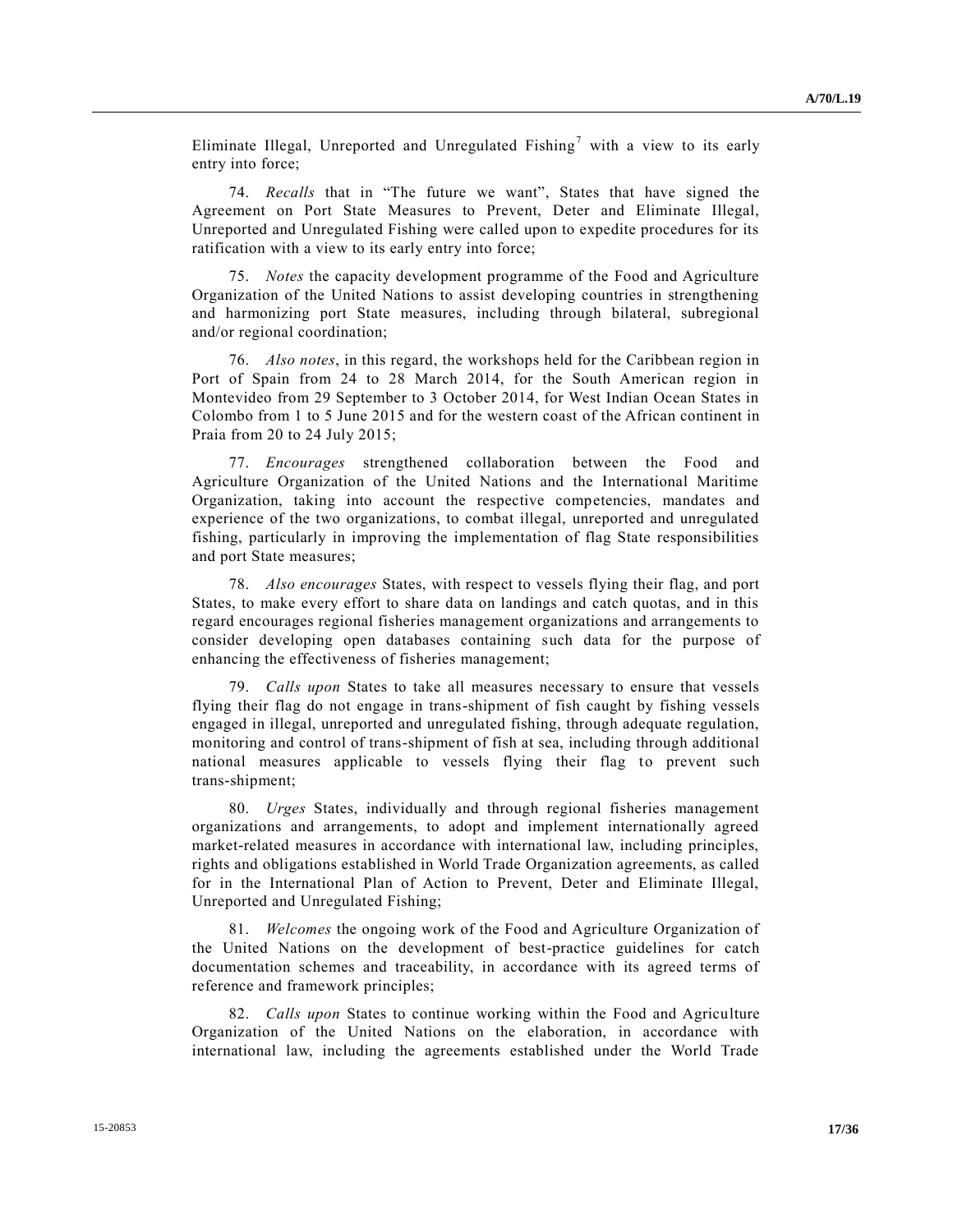Organization, of guidelines and other relevant criteria relating to catch documentation schemes, including possible formats;

83. *Notes with satisfaction*, in this regard, that the Committee on Fisheries, at its thirty-first session, recognized that the Food and Agriculture Organization of the United Nations would undertake to elaborate guidelines and other relevant criteria relating to catch documentation schemes, including possible formats, based on the following principles: conformity with the provisions of international law; not creating unnecessary barriers to trade; equivalence; risk-based; reliable; simple, clear and transparent; and electronic if possible, with the aim of adoption at the thirty-second session of the Committee, and that the assessment of schemes and formats would include cost-benefit considerations and take into account catch documentation schemes already implemented by certain of its members as well as regional fisheries management organizations and arrangements;

84. *Encourages* information-sharing regarding emerging market- and traderelated measures by States and other relevant actors with appropriate international forums, given the potential implications of these measures for all States, consistent with the established plan of work of the Committee on Fisheries, and taking into account the Technical Guidelines for Responsible Fish Trade of the Food and Agriculture Organization of the United Nations;

85. *Acknowledges* the development of participatory surveillance activities at sea involving fishing communities in West Africa as a cost-effective way of detecting illegal, unreported and unregulated fishing;

86. *Notes* the concern expressed by the Committee on Fisheries at the proliferation of private standards and ecolabelling schemes potentially leading to the creation of trade barriers and restrictions, and also notes the work by the Food and Agriculture Organization of the United Nations to develop an evaluation framework to assess the conformity of public and private ecolabelling schemes through the Guidelines for the Ecolabelling of Fish and Fishery Products from Marine Capture Fisheries;

87. *Also notes* the concerns about possible connections between transnational organized crime and illegal fishing in certain regions of the world, and encourages States, including through the appropriate international forums and organizations, to study the causes and methods of and contributing factors to illegal fishing to increase knowledge and understanding of those possible connections, and to make the findings publicly available, and in this regard takes note of the study issued by the United Nations Office on Drugs and Crime on transnational organized crime in the fishing industry, bearing in mind the distinct legal regimes and remedies under international law applicable to illegal fishing and transnational organized crime;

#### **V**

#### **Monitoring, control and surveillance and compliance and enforcement**

88. *Calls upon* States, in accordance with international law, to strengthen implementation of or, where they do not exist, adopt comprehensive monitoring, control and surveillance measures and compliance and enforcement schemes individually and within those regional fisheries management organizations or arrangements in which they participate, in order to provide an appropriate framework for promoting compliance with agreed conservation and management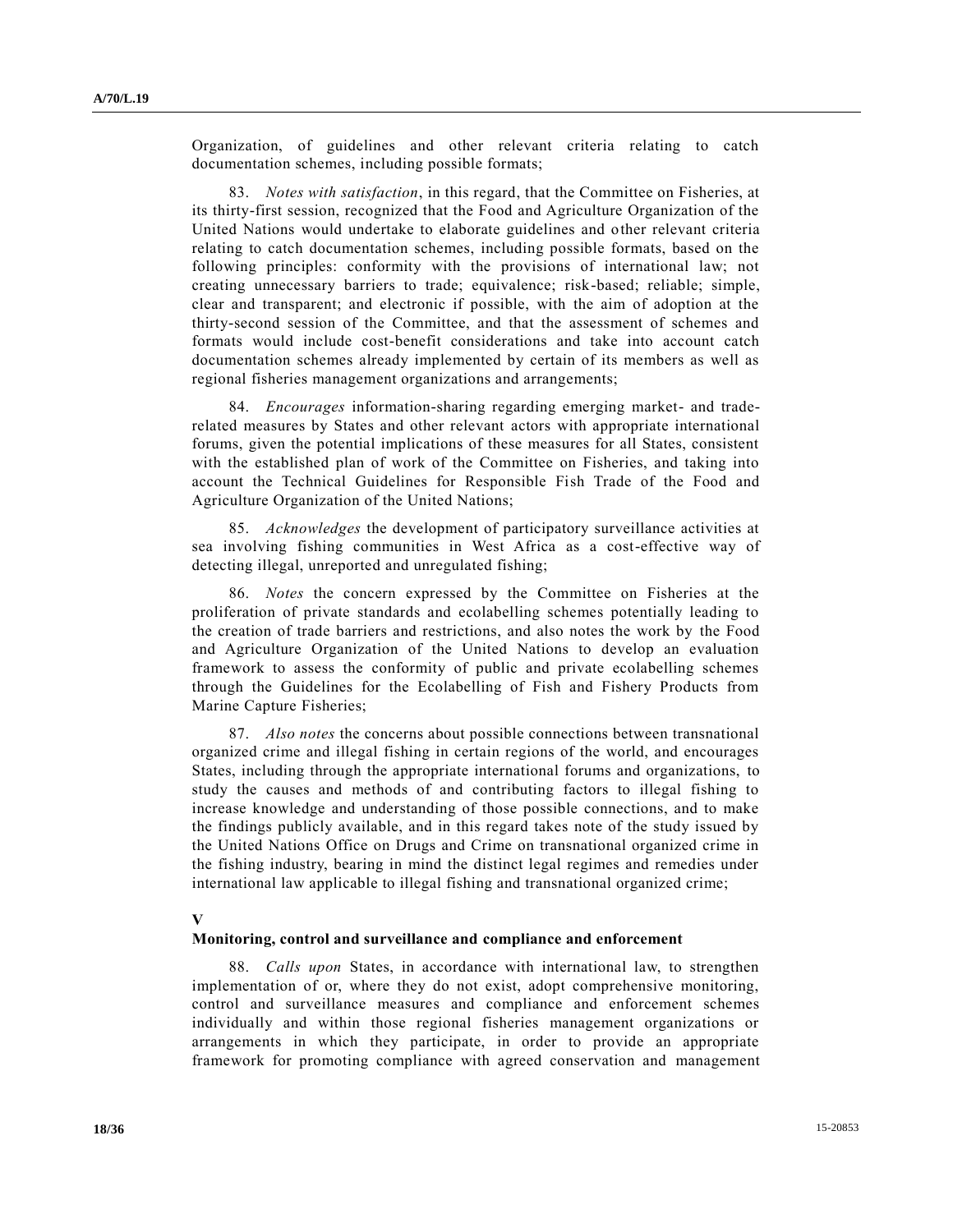measures, and further urges enhanced coordination among all relevant States and regional fisheries management organizations and arrangements in these efforts;

89. *Welcomes* the fact that the Committee on Fisheries urged its members to start implementing the Voluntary Guidelines for Flag State Performance as soon as possible; $^{16}$ 

90. *Encourages* further work by competent international organizations, including subregional and regional fisheries management organizations and arrangements, to develop guidelines on flag State control of fishing vessels;

91. *Urges* States, individually and through relevant regional fisheries management organizations and arrangements, to establish mandatory vessel monitoring, control and surveillance systems, in particular to require that vessel monitoring systems be carried by all vessels fishing on the high seas as soon as practicable, recalling that in paragraph 62 of resolution 63/112 of 5 December 2008 it urged that large-scale fishing vessels be required to carry vessel monitoring systems no later than December 2008, and to share information on fisheries enforcement matters;

92. *Calls upon* States, individually and through regional fisheries management organizations or arrangements, to strengthen or establish, consistent with national and international law, positive or negative lists of vessels fishing within the areas covered by relevant regional fisheries management organizations and arrangements in order to promote compliance with conservation and management measures and to identify products from illegal, unreported and unregulated catches, and encourages improved coordination among all States and regional fisheries management organizations and arrangements in sharing and using this information, taking into account the forms of cooperation with developing States as set out in article 25 of the Agreement;

93. *Encourages* the Food and Agriculture Organization of the United Nations, in cooperation with States, regional economic integration organizations, the International Maritime Organization and, as appropriate, regional fisheries management organizations and arrangements, to expedite efforts to develop and manage a comprehensive global record of fishing vessels, refrigerated transport vessels and supply vessels, including with a unique vessel identifier system, using, as a first step, the International Maritime Organization Ship Identification Number Scheme for fishing vessels of 100 gross tonnage and above, adopted by the Assembly of the International Maritime Organization in its resolution A.1078 (28) of 4 December 2013;

94. *Welcomes* the continued development of the Global Record of Fishing Vessels, Refrigerated Transport Vessels and Supply Vessels by the Food and Agriculture Organization of the United Nations, including its efforts to keep it costeffective, and encourages States, including through regional fisheries management organizations and arrangements, to provide the necessary data to the Global Record;

95. *Also welcomes* the agreement that the International Maritime Organization ship identification number should be used as the unique vessel identifier for phase I of the Global Record of Fishing Vessels, Refrigerated

<sup>&</sup>lt;sup>16</sup> Food and Agriculture Organization of the United Nations, document COFI/2014/4.2/Rev.1, appendix II.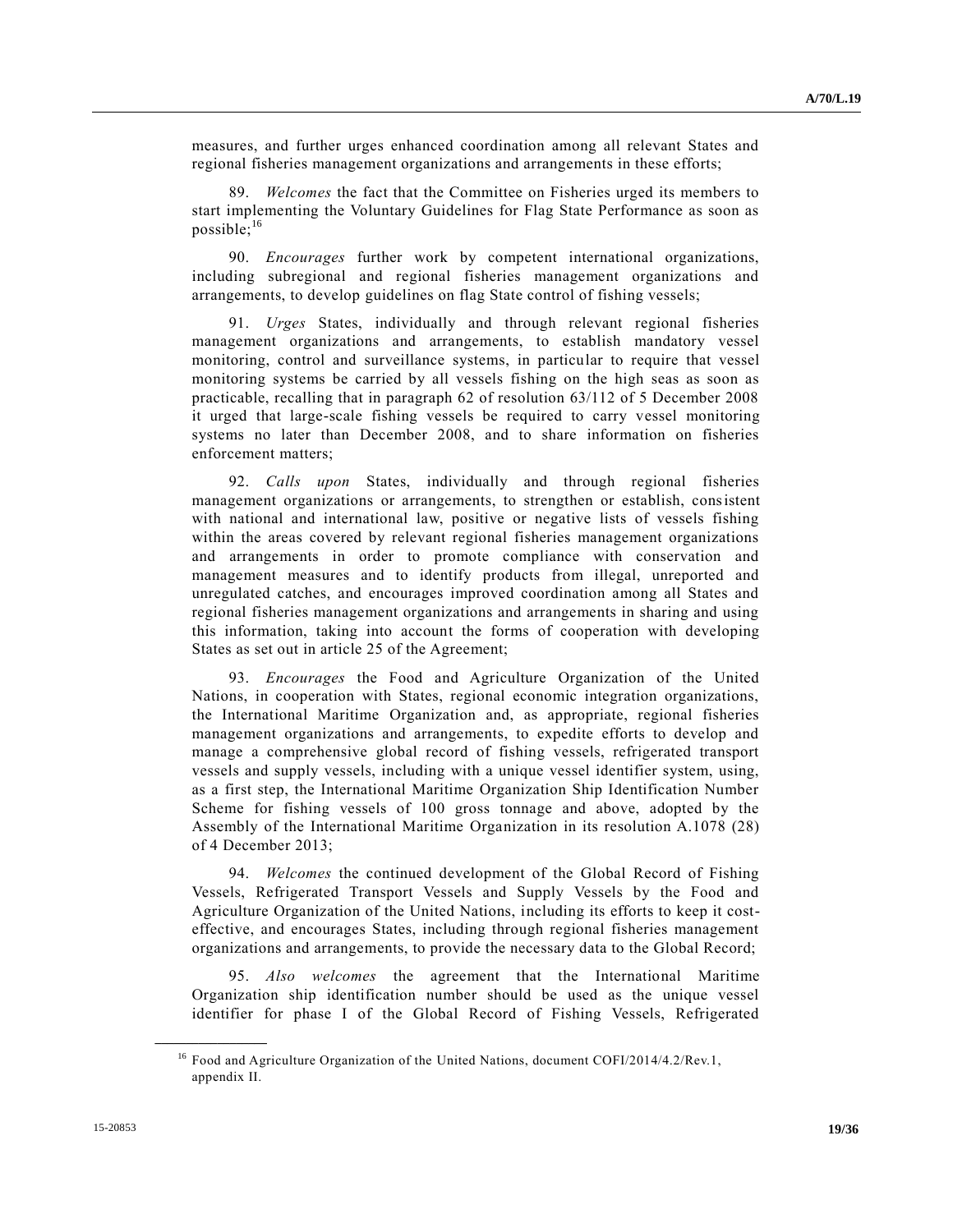Transport Vessels and Supply Vessels and the fact that several regional fisheries management organizations and arrangements have made provisions for the International Maritime Organization number to be compulsory in their convention areas for all eligible vessels, and encourages those regional fisheries management organizations and arrangements which have not yet done so to do the same;

96. *Requests* States and relevant international bodies to develop, in accordance with international law, more effective measures to trace fish and fishery products to enable importing States to identify fish or fishery products caught in a manner that undermines international conservation and management measures agreed in accordance with international law, taking into account the special requirements of developing States and the forms of cooperation with developing States as set out in article 25 of the Agreement, and at the same time to recognize the importance of market access, in accordance with provisions 11.2.4, 11.2.5 and 11.2.6 of the Code, for fish and fishery products caught in a manner that is in conformity with such international measures;

97. *Also requests* States to take the necessary measures, consistent with international law, to help to prevent fish and fishery products caught in a manner that undermines applicable conservation and management measures adopted in accordance with international law from entering international trade;

98. *Encourages* States to establish and undertake cooperative surveillance and enforcement activities in accordance with international law to strengthen and enhance efforts to ensure compliance with conservation and management measures, and prevent and deter illegal, unreported and unregulated fishing;

99. *Urges* States, directly and through regional fisheries management organizations or arrangements, to develop and adopt effective monitoring, control and surveillance measures for trans-shipment, as appropriate, in particular at-sea trans-shipment, in order to, inter alia, monitor compliance, to collect and verify fisheries data, and to prevent, deter and eliminate illegal, unreported and unregulated fishing activities, in accordance with international law and, in parallel, to encourage and support the Food and Agriculture Organization of the United Nations in studying the current practices of trans-shipment and produce a set of guidelines for this purpose;

100. *Expresses its appreciation* for financial contributions from States to improve the capacity of the existing voluntary International Monitoring, Control and Surveillance Network for Fisheries-related Activities, and encourages States to join and actively participate in the Network and to consider supporting, when appropriate, its transformation in accordance with international law into an international unit with dedicated resources to further assist Network members, taking into account the forms of cooperation with developing States as set out in article 25 of the Agreement;

101. *Encourages* participation in the fifth Global Fisheries Enforcement Training Workshop, to be held in Auckland, New Zealand, in March 2016, hosted by the International Monitoring, Control and Surveillance Network for Fisheriesrelated Activities, in order to share information, experiences and technologies, foster coordination and improve skills among enforcement officials;

102. *Encourages* States, individually and through relevant international bodies, to improve the understanding of the causes and impacts of forced labour and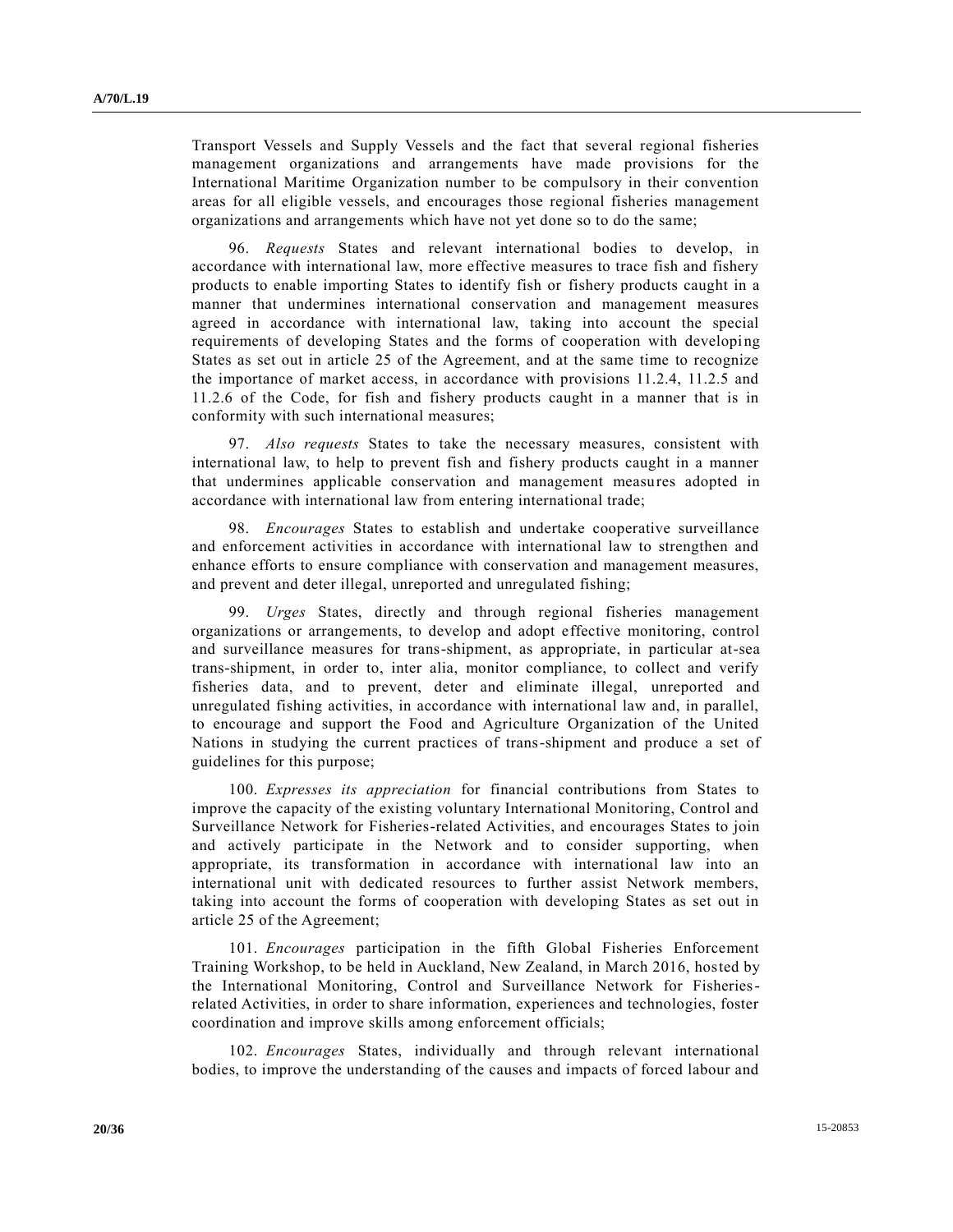human trafficking in the fishing and aquaculture industries, including processing and related industries, and to further consider actions to combat these practices, including raising awareness of the issue;

# **VI**

# **Fishing overcapacity**

103. *Calls upon* States to commit themselves to urgently reducing the capacity of the world's fishing fleets to levels commensurate with the sustainability of fish stocks, through the establishment of target levels and plans or other appropriate mechanisms for ongoing capacity assessment, while avoiding the transfer of fishing capacity to other fisheries or areas in a manner that undermines the sustainable management of fish stocks, including those areas where fish stocks are overexploited or in a depleted condition, and recognizing in this context the legitimate rights of developing States to develop their fisheries for straddling fish stocks and highly migratory fish stocks consistent with article 25 of the Agreement, article 5 of the Code and paragraph 10 of the International Plan of Action for the Management of Fishing Capacity of the Food and Agriculture Organization of the United Nations;

104. *Reiterates its call upon* States, individually and through regional fisheries management organizations and arrangements, to ensure that the urgent actions required in the International Plan of Action for the Management of Fishing Capacity are undertaken expeditiously and that its implementation is facilitated without delay;

105. *Invites* the Food and Agriculture Organization of the United Nations to report on the state of progress in the implementation of the International Plan of Action for the Management of Fishing Capacity, as provided for in paragraph 48 of the Plan of Action;

106. *Calls upon* States, individually and, as appropriate, through subregional and regional fisheries management organizations and arrangements with competence to regulate highly migratory species, urgently to address global fishing capacity for tunas, inter alia, in a way that recognizes the legitimate rights of developing States, in particular small island developing States, to participate in and benefit from such fisheries, taking into account the recommendations of the 2010 Joint Tuna Regional Fisheries Management Organizations International Workshop on RFMO Management of Tuna Fisheries, held in Brisbane, Australia, and the recommendations of the 2011 third joint meeting of tuna regional fisheries management organizations and arrangements;

107. *Encourages* those States which are cooperating to establish subregional and regional fisheries management organizations and arrangements, taking into account the best scientific information available as well as ecosystem approaches and the precautionary approach, to exercise voluntary restraint of fishing effort levels in those areas that will come under the regulation of the future organizations and arrangements until adequate regional conservation and management measures are adopted and implemented, taking into account the need to ensure the long-term conservation, management and sustainable use of the relevant fish stocks and to prevent significant adverse impacts on vulnerable marine ecosystems;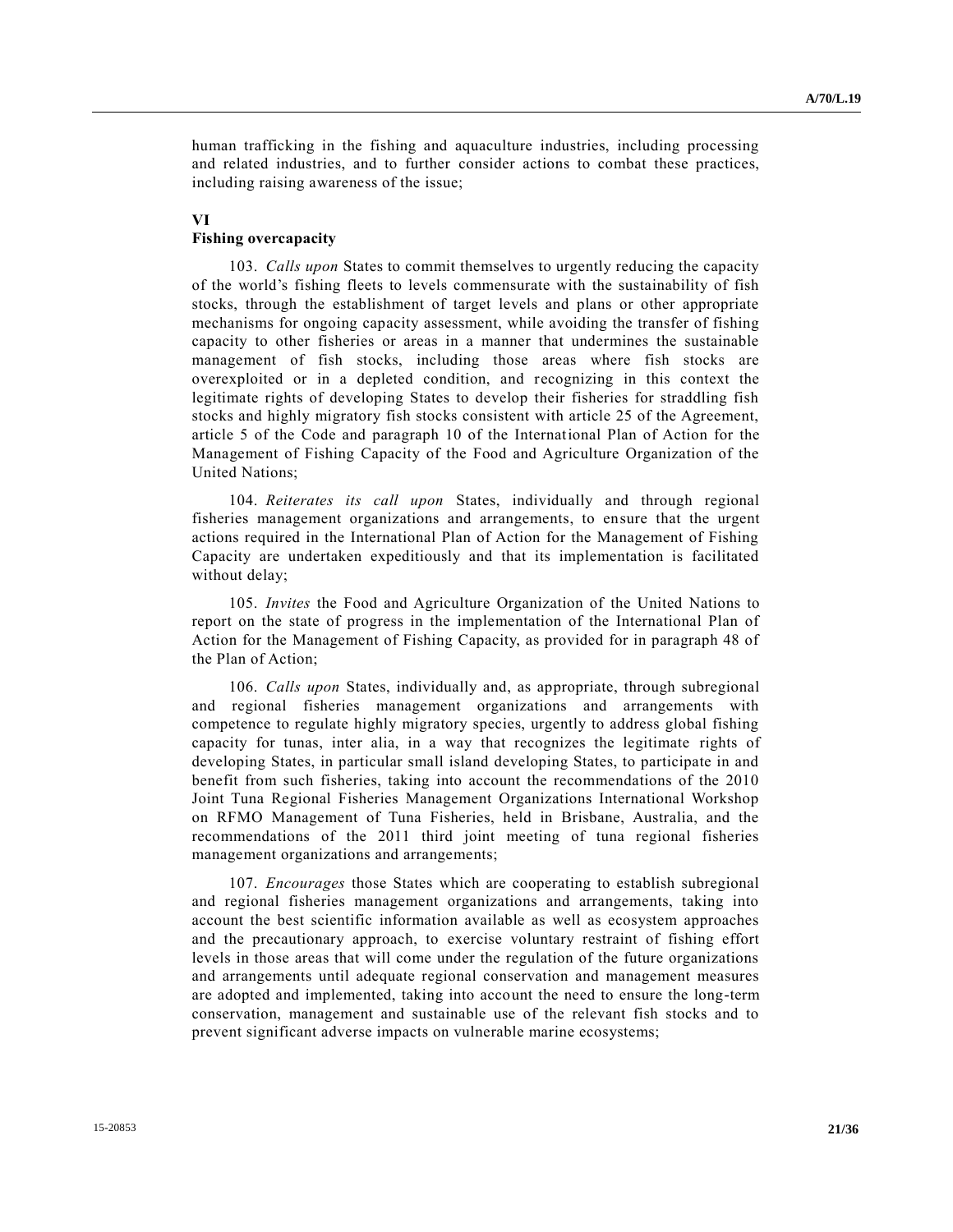108. *Urges* States to eliminate subsidies that contribute to overfishing and overcapacity and to illegal, unreported and unregulated fishing, including by accelerating work to complete World Trade Organization negotiations on fisheries subsidies in accordance with the 2001 Doha Ministerial Declaration<sup>17</sup> to clarify and improve and the 2005 Hong Kong Ministerial Declaration to strengthen disciplines on fisheries subsidies, taking into account the importance of the fisheries sector to developing countries;

109. *Recalls in this regard* that in "The future we want", States reaffirmed their commitment in the Johannesburg Plan of Implementation to eliminate subsidies that contribute to illegal, unreported and unregulated fishing and overcapacity, taking into account the importance of that sector to developing countries, reiterated their commitment to conclude multilateral disciplines on fisheries subsidies that would give effect to the mandates of the World Trade Organization Doha Development Agenda<sup>17</sup> and the Hong Kong Ministerial Declaration to strengthen disciplines on subsidies in the fisheries sector, including through the prohibition of certain forms of fisheries subsidies that contribute to overcapacity and overfishing, recognizing that appropriate and effective special and differential treatment for developing and least developed countries should be an integral part of World Trade Organization fisheries subsidies negotiation, taking into account the importance of the sector to development priorities, poverty reduction and livelihood and food security concerns, and encouraged one another to further improve the transparency and reporting of existing fisheries subsidies programmes through the World Trade Organization and, given the state of fisheries resources, and without prejudicing the Doha and Hong Kong ministerial mandates on fisheries subsidies or the need to conclude those negotiations, to eliminate subsidies that contribute to overcapacity and overfishing and to refrain from introducing new such subsidies or from extending or enhancing existing ones;

#### **VII**

#### **Large-scale pelagic drift-net fishing**

110. *Expresses concern* that, despite the adoption of General Assembly resolution 46/215, the practice of large-scale pelagic drift-net fishing still exists and remains a threat to living marine resources;

111. *Urges* States, individually and through regional fisheries management organizations and arrangements, to adopt effective measures, or strengthen existing measures, to implement and enforce the provisions of resolution 46/215 and subsequent resolutions on large-scale pelagic drift-net fishing in order to eliminate the use of large-scale pelagic drift nets in all seas and oceans, which means that efforts to implement resolution 46/215 should not result in the transfer to other parts of the world of drift nets that contravene the resolution;

112. *Also urges* States, individually and through regional fisheries management organizations and arrangements, to adopt effective measures, or strengthen existing measures, to implement and enforce the present global moratorium on the use of large-scale pelagic drift nets on the high seas, and calls upon States to ensure that vessels flying their flag that are duly authorized to use

 $17$  [A/C.2/56/7,](http://undocs.org/A/C.2/56/7) annex.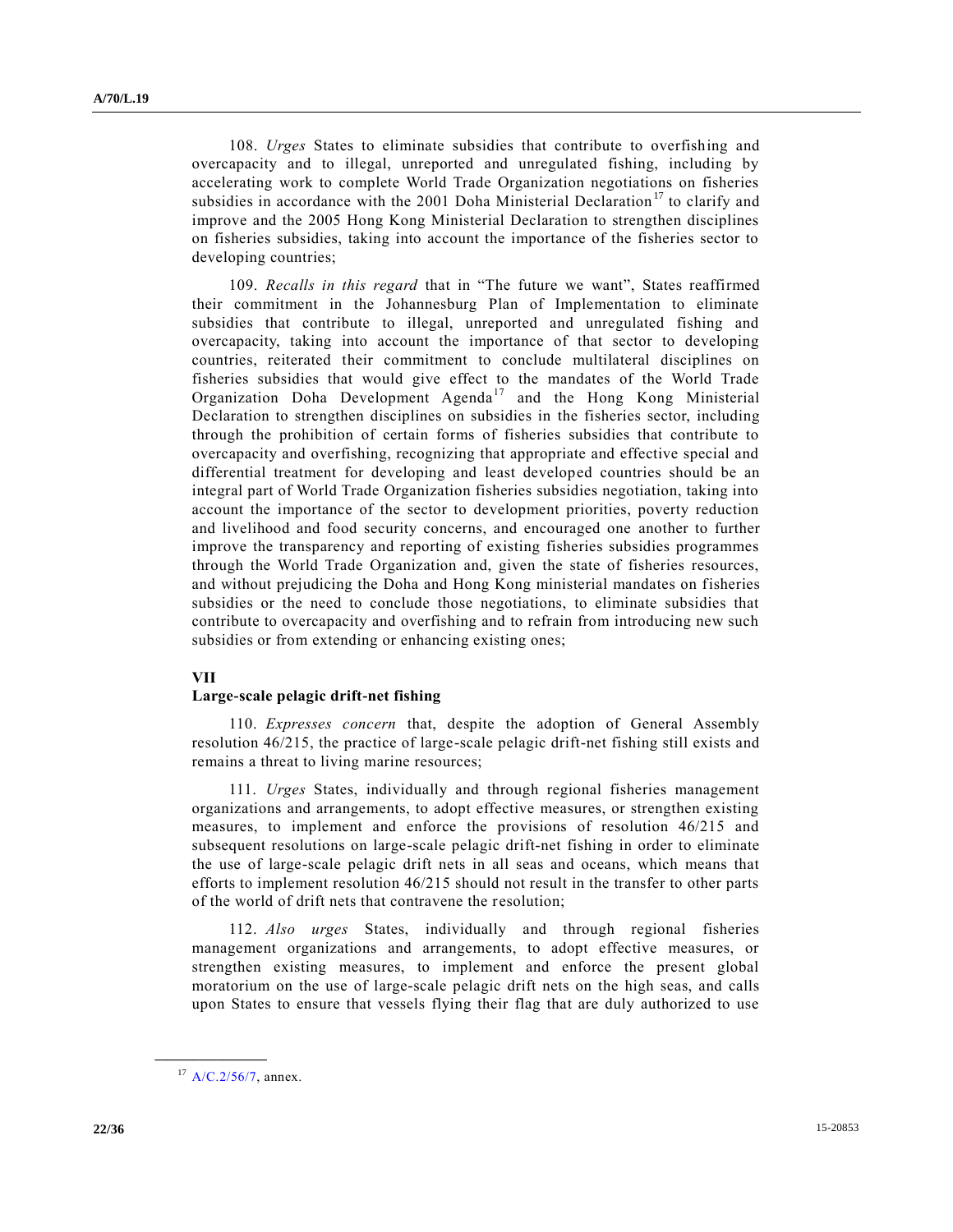large-scale drift nets in waters under their national jurisdiction do not use such gear for fishing while on the high seas;

#### **VIII**

## **Fisheries by-catch and discards**

113. *Urges* States, subregional and regional fisheries management organizations and arrangements and other relevant international organizations that have not done so to take action, including with consideration of the interests of developing coastal States and, as appropriate, subsistence fishing communities, to minimize by-catch, as well as to reduce or eliminate catch by lost or abandoned gear, fish discards and post-harvest losses, including of juvenile fish, consistent with international law and relevant international instruments, including the Code, and in particular to consider measures including, as appropriate, technical measures related to fish size, mesh size or gear, discards, closed seasons and areas and zones reserved for selected fisheries, particularly artisanal fisheries, the establishment of mechanisms for communicating information on areas of high concentration of juvenile fish, taking into account the importance of ensuring the confidenti ality of such information, and support for studies and research that will minimize by-catch of juvenile fish, and to ensure that these measures are implemented so as to optimize their effectiveness;

114. *Encourages in this regard* States, individually or through regional fisheries management organizations and arrangements, as appropriate, to ensure proper implementation and enforcement of the measures they have taken with regard to by-catch and discards;

115. *Welcomes* the commitment of States in "The future we want" to enhance action to manage by-catch, discards and other adverse ecosystem impacts from fisheries, including by eliminating destructive fishing practices, consistent with international law, the applicable international instruments and relevant General Assembly resolutions and guidelines of the Food and Agriculture Organization of the United Nations;

116. *Calls upon* States, either individually, collectively or through regional fisheries management organizations and arrangements, to further study, develop and adopt effective management measures, taking into account the best available scientific information on fishing methods, including fish aggregating devices, to minimize by-catch;

117. *Also calls upon* States, either individually, collectively or through regional fisheries management organizations and arrangements, to collect the necessary data in order to evaluate and closely monitor the use of large -scale fish aggregating devices and other devices, as appropriate, and their effects on tuna resources and tuna behaviour and associated and dependent species, to improve management procedures to monitor the number, type and use of such devices and to mitigate possible negative effects on the ecosystem, including on juveniles and the incidental by-catch of non-target species, particularly sharks and turtles, and notes in this regard the measures adopted by different regional fisheries management organizations and arrangements;

118. *Notes in this regard* that some regional fisheries management organizations, including the Inter-American Tropical Tuna Commission, the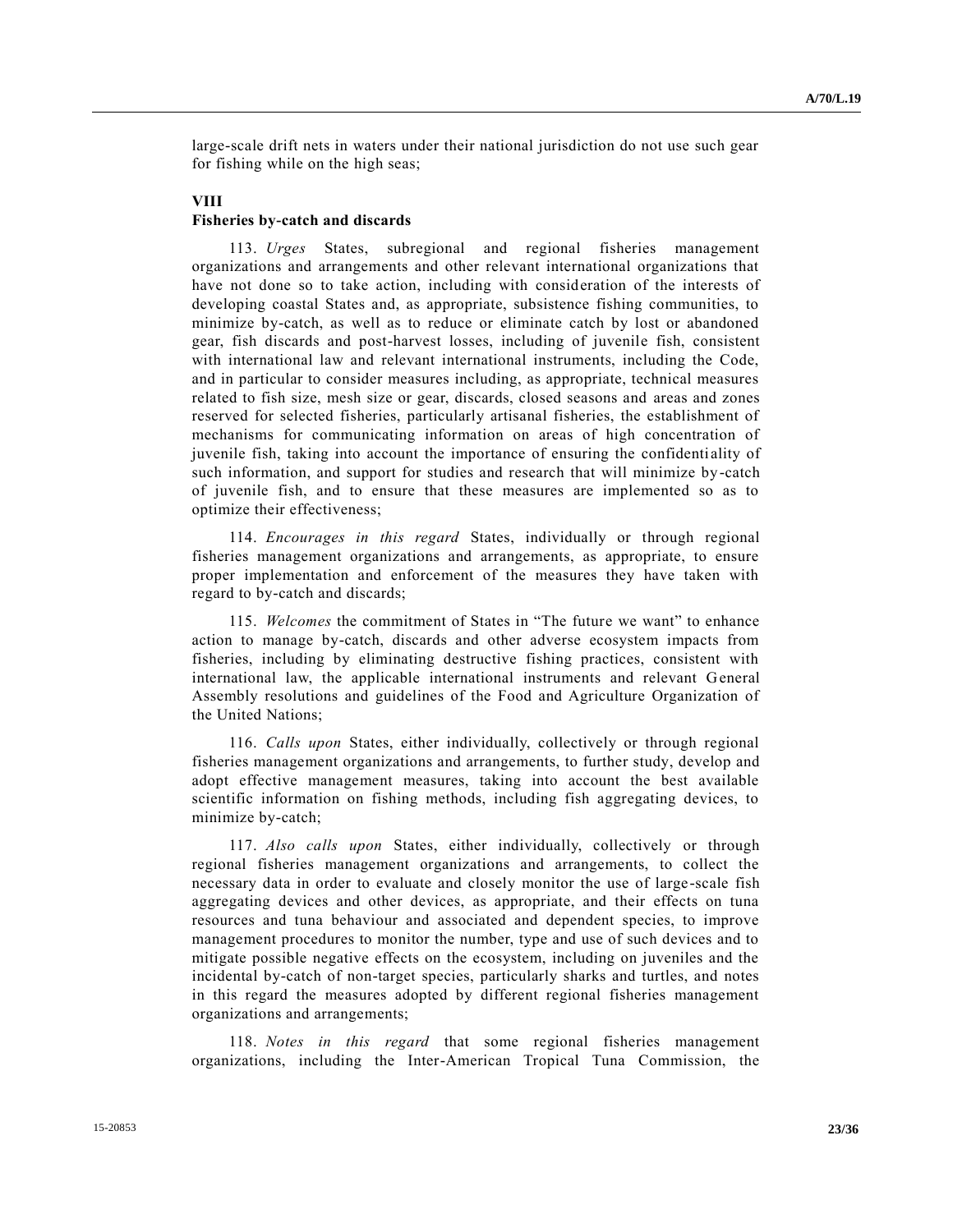International Commission for the Conservation of Atlantic Tunas, the Indian Ocean Tuna Commission and the Western and Central Pacific Fisheries Commission, have established their own working groups to assess the use and impact of large-scale fish-aggregating devices;

119. *Encourages* States, individually or through regional fisheries management organizations and arrangements, to promote, as appropriate, the use of environmentally friendly fish-aggregating devices while ensuring compliance with measures that they have taken relating to such devices;

120. *Urgently calls upon* States, subregional and regional fisheries management organizations and arrangements and, where appropriate, other relevant international organizations to develop and implement effective management measures to reduce the incidence of catch and discards of non-target species, including the utilization of selective fishing gear, where appropriate, and to take appropriate measures to minimize waste;

121. *Calls upon* States and subregional and regional fisheries management organizations and arrangements to adopt or improve measures to assess the impact of their fisheries on species caught as by-catch and to improve the comprehensiveness and accuracy of information and reporting on incidental catch of species caught as by-catch, including through adequate observer coverage and the use of modern technologies, and to provide assistance to developing States to meet data-collection and reporting obligations;

122. *Requests* States and regional fisheries management organizations and arrangements, as appropriate, to strengthen or establish data-collection programmes to obtain reliable species-specific estimates of shark, marine turtle, fin-fish, marine mammal and seabird by-catch, and to promote further research on selective fishing gear and practices and on the use of appropriate by-catch mitigation measures;

123. *Encourages* States and regional fisheries management organizations and arrangements to coordinate in the development and implementation of clear and standardized by-catch data-collection and reporting protocols for non-target species, in particular endangered, threatened and protected species, taking into account bestpractice advice from appropriate international organizations and arrangements, including the Food and Agriculture Organization of the United Nations and the Agreement on the Conservation of Albatrosses and Petrels;<sup>18</sup>

124. *Encourages* States and entities referred to in the Convention and in article 1, paragraph 2 (*b*), of the Agreement to give due consideration to participation, as appropriate, in subregional and regional instruments and organizations with mandates to conserve non-target species taken incidentally in fishing operations;

125. *Encourages* States to strengthen, if necessary, the capacity of those subregional and regional fisheries management organizations and arrangements in which they participate to ensure the adequate conservation of non-target species taken incidentally in fishing operations, taking into consideration best practices for non-target species management, and to expedite their ongoing efforts in this regard;

<sup>18</sup> United Nations, *Treaty Series*, vol. 2258, No. 40228.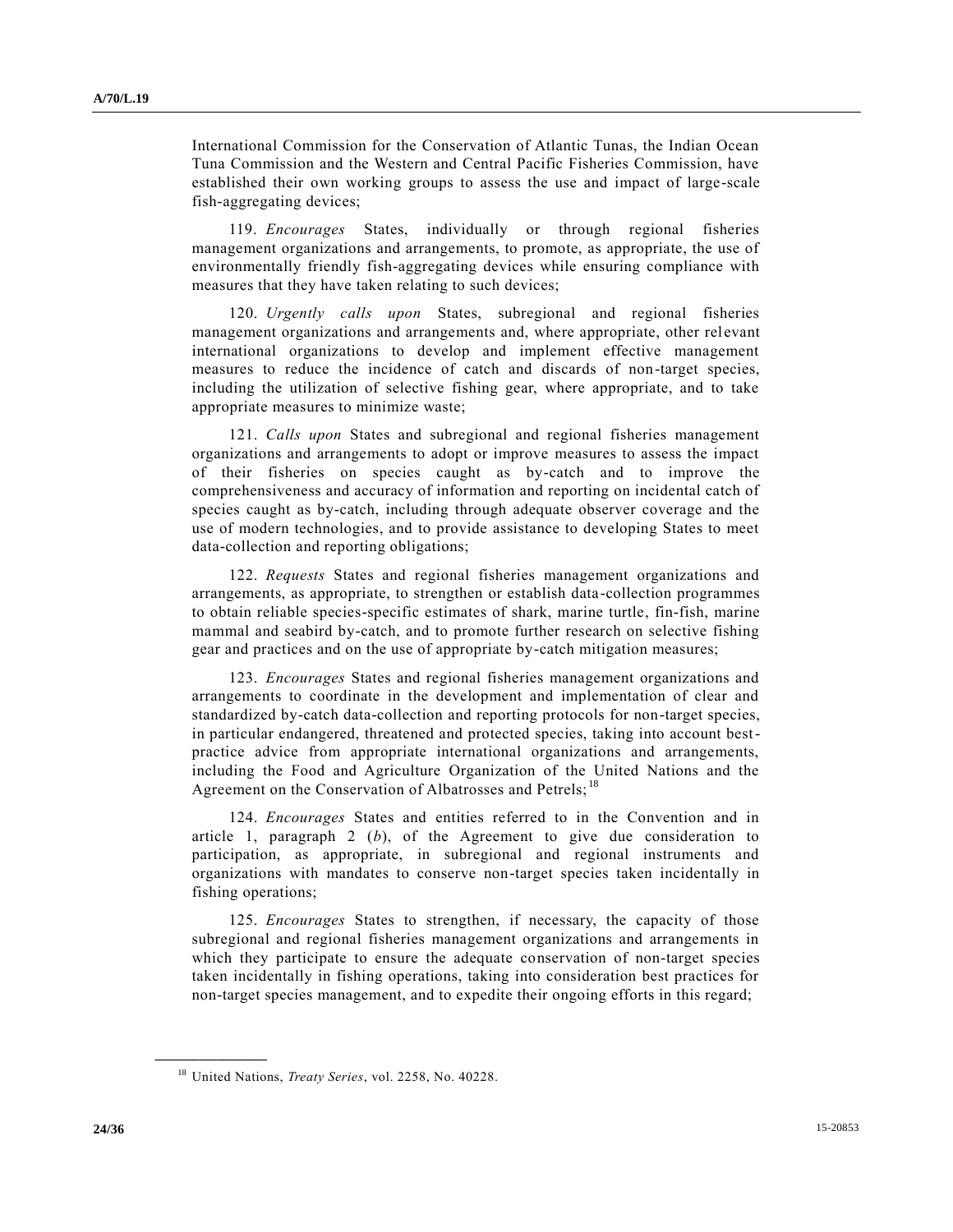126. *Requests* States and regional fisheries management organizations and arrangements urgently to implement, as appropriate, the measures recommended in the 2004 Guidelines to Reduce Sea Turtle Mortality in Fishing Operations and the International Plan of Action for Reducing Incidental Catch of Seabirds in Longline Fisheries of the Food and Agriculture Organization of the United Nations in order to prevent the decline of sea turtles and seabird populations by minimizing by-catch and increasing post-release survival in their fisheries, including through research and development of gear and bait alternatives, promoting the use of available bycatch mitigation technology, and establishing and strengthening data -collection programmes to obtain standardized information to develop reliable estimates of the by-catch of these species;

127. *Urges* States, individually or through regional fisheries management organizations and arrangements, to implement the International Guidelines on Bycatch Management and Reduction of Discards of the Food and Agriculture Organization of the United Nations;

128. *Requests* States and regional fisheries management organizations and arrangements to continue to take urgent action to reduce the by-catch of seabirds, including albatrosses and petrels, in fisheries by adopting and implementing conservation measures consistent with the 2009 best practices technical guidelines of the Food and Agriculture Organization of the United Nations to support implementation of the International Plan of Action for Reducing Incidental Catch of Seabirds in Longline Fisheries and taking into account the work of the Agreement on the Conservation of Albatrosses and Petrels and of organizations such as the Commission for the Conservation of Antarctic Marine Living Resources;

### **IX**

#### **Subregional and regional cooperation**

129. *Urges* coastal States and States fishing on the high seas, in accordance with the Convention, the Agreement and other relevant instruments, to pursue cooperation in relation to straddling fish stocks and highly migratory fish stocks, either directly or through appropriate subregional or regional fisheries management organizations or arrangements, to ensure the effective conservation and management of such stocks;

130. *Urges* States fishing for straddling fish stocks and highly migratory fish stocks on the high seas, and relevant coastal States, where a subregional or regional fisheries management organization or arrangement has the competence to establish conservation and management measures for such stocks, to give effect to their duty to cooperate by becoming members of such an organization or participants in such an arrangement, or by agreeing to apply the conservation and management measures established by such an organization or arrangement, or to otherwise ensure that no vessel flying their flag is authorized to access the fisheries resources to which regional fisheries management organizations and arrangements or conservation and management measures established by such organizations or arrangements apply;

131. *Invites*, in this regard, subregional and regional fisheries management organizations and arrangements to ensure that all States having a real interest in the fisheries concerned may become members of such organizations or participants in such arrangements, in accordance with the Convention, the Agreement and the Code;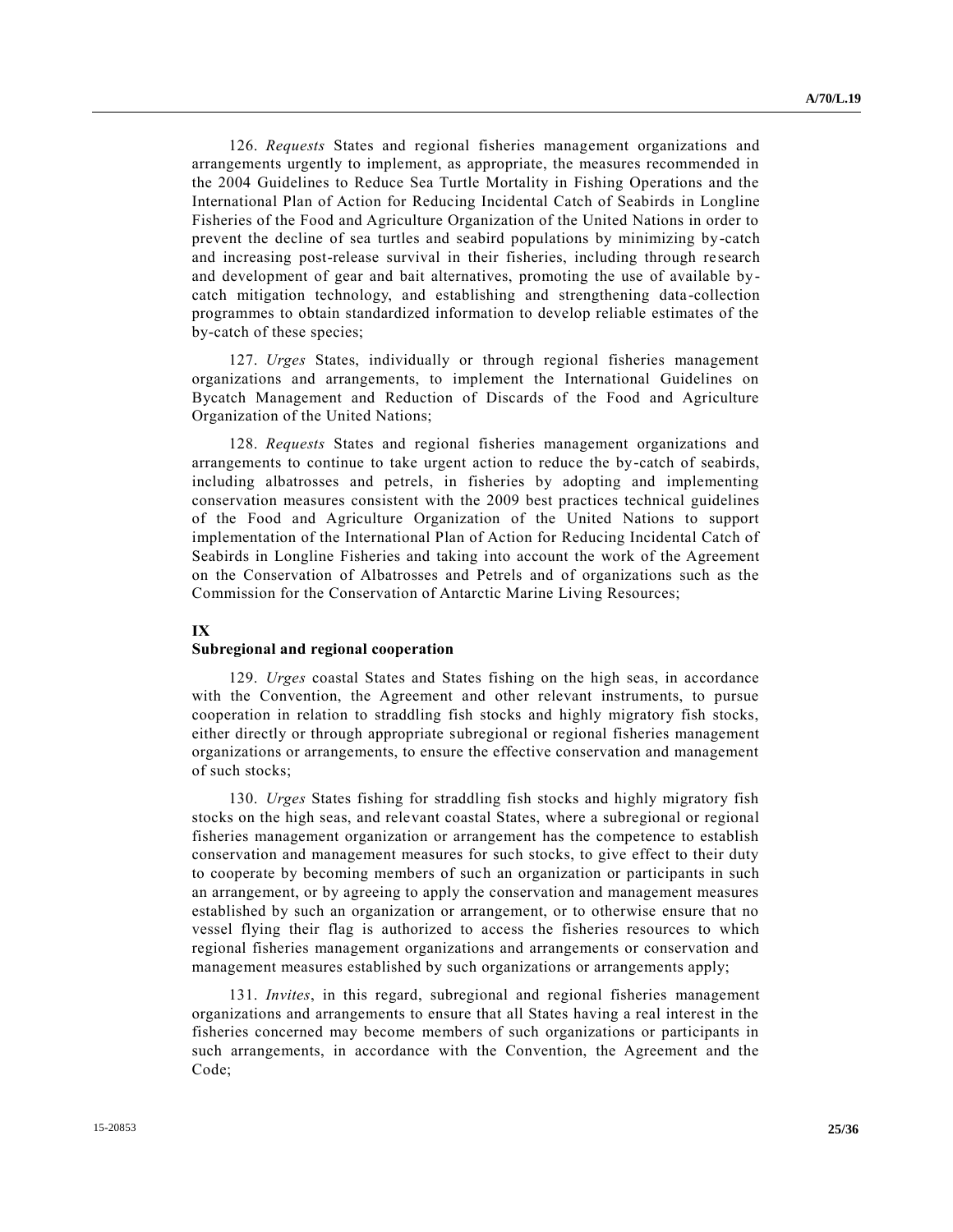132. *Encourages* relevant coastal States and States fishing on the high seas for a straddling fish stock or a highly migratory fish stock, where there is no subregional or regional fisheries management organization or arrangement to establish conservation and management measures for such stocks, to cooperate to establish such an organization or enter into another appropriate arrangement to ensure the conservation and management of such stocks, and to participate in the work of the organization or arrangement;

133. *Welcomes in this regard* the convening of the second regional consultation on regional cooperation for sustainable fisheries and aquaculture in the Red Sea and Gulf of Aden, in Cairo, from 22 to 24 June 2014;

134. *Urges* signatory States and other States whose vessels fish within the area of the Convention on the Conservation and Management of Fishery Resources in the South-East Atlantic Ocean<sup>19</sup> for fishery resources covered by that Convention to become parties to that Convention as a matter of priority and, in the interim, to ensure that vessels flying their flags fully comply with the measures adopted;

135. *Encourages* further ratifications of, accessions to, acceptances and approvals of the Southern Indian Ocean Fisheries Agreement;

136. *Also encourages* further ratifications of, accessions to, acceptances and approvals of the Convention on the Conservation and Management of High Seas Fishery Resources in the South Pacific Ocean;

137. *Welcomes* the entry into force on 19 July 2015 of the Convention on the Conservation and Management of High Seas Fisheries Resources in the North Pacific Ocean, and encourages further ratifications, accessions, acceptances and approvals of that Convention;

138. *Encourages* States that participated in the negotiation of the Convention on the Conservation and Management of High Seas Fisheries Resources in the North Pacific Ocean to fully implement interim voluntary measures adopted in accordance with paragraphs 80 and 83 to 87 of resolution 61/105 and paragraphs 117, 119, 120, 122 and 123 of resolution 64/72;

139. *Welcomes* the endorsement of the Agreement for the establishment of the General Fisheries Commission for the Mediterranean, as amended, by the Commission at its thirty-eighth session, held in Rome from 19 to 24 May 2014, and urges those Contracting Parties to the Commission that need to accept the amended Agreement to do so with a view to its early entry into force;

140. *Notes* the ongoing efforts of the members of the Indian Ocean Tuna Commission to strengthen the functioning of the Commission so that it can more effectively discharge its mandate, and invites the Food and Agriculture Organization of the United Nations to provide members of the Commission with the necessary assistance to this end;

141. *Encourages* signatory States and States having a real interest to become parties to the Convention for the Strengthening of the Inter-American Tropical Tuna Commission Established by the 1949 Convention between the United States of America and the Republic of Costa Rica;

<sup>&</sup>lt;sup>19</sup> Ibid., vol. 2221, No. 39489.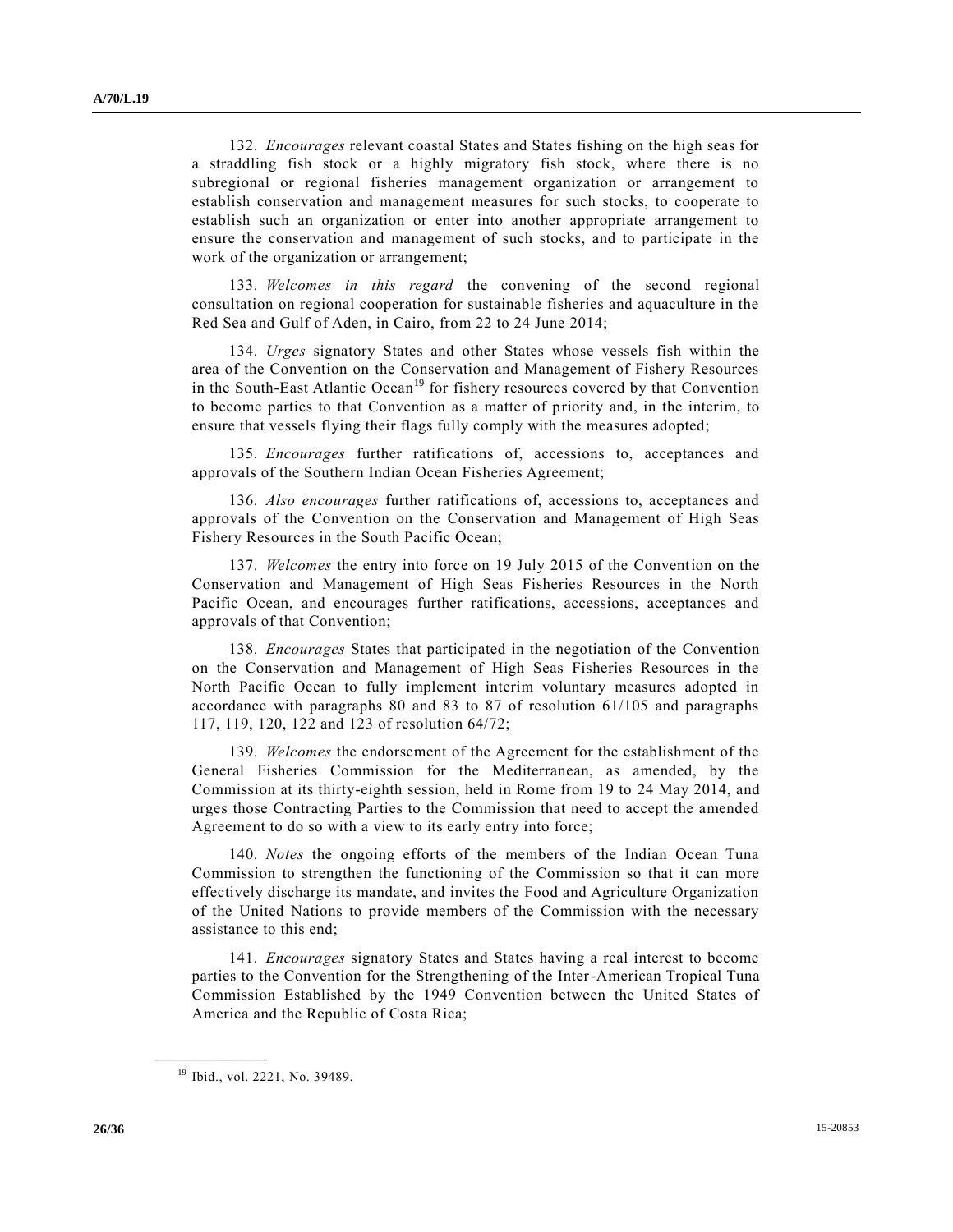142. *Urges* the Contracting Parties to the Convention on Future Multilateral Cooperation in the Northwest Atlantic Fisheries<sup>20</sup> that have not yet done so to approve the 2007 Amendment to that Convention with a view to its early entry into effect;

143. *Urges* further efforts by regional fisheries management organizations and arrangements, as a matter of priority, in accordance with international law, to strengthen and modernize their mandates and the measures adopted by such organizations or arrangements, and to implement modern approaches to fisheries management, as reflected in the Agreement and other relevant international instruments, relying on the best scientific information available and application of the precautionary approach and incorporating an ecosystem approach to fisheries management and biodiversity considerations, including the conservation and management of ecologically related and dependent species and protection of their habitats, where these aspects are lacking, to ensure that they effectively contribute to long-term conservation and management and sustainable use of living marine resources, and welcomes those regional fisheries management organizations and arrangements that have taken steps in this direction;

144. *Calls upon* regional fisheries management organizations with the competence to conserve and manage highly migratory fish stocks that have not yet adopted effective conservation and management measures in line with the best scientific information available to conserve and manage stocks falling under their mandate to do so urgently;

145. *Urges* States to strengthen and enhance cooperation among existing and developing regional fisheries management organizations and arrangements in which they participate, including increased communication and further coordination of measures, such as through the holding of joint consultations, and to strengthen integration, coordination and cooperation by such regional fisheries management organizations and arrangements with other relevant fisheries organizations, regional seas arrangements and other relevant international organizations;

146. *Urges* the five regional fisheries management organizations with competence to manage highly migratory species to continue to take measures to implement the Course of Actions adopted at the second joint meeting of tuna regional fisheries management organizations and arrangements and to consider the recommendations of the third joint meeting of tuna regional fisheries management organizations and arrangements;

147. *Invites* States and regional fisheries management organizations and arrangements with competence to manage straddling fish stocks to share experiences and good practices, for example by considering organizing joint meetings, where appropriate;

148. *Urges* regional fisheries management organizations and arrangements to improve transparency and to ensure that their decision-making processes are fair and transparent, rely on the best scientific information available, incorporate the precautionary approach and ecosystem approaches, address participatory rights, including through, inter alia, the development of transparent criteria for allocating fishing opportunities which reflects, where appropriate, the relevant provisions of

<sup>20</sup> Ibid., vol. 1135, No. 17799.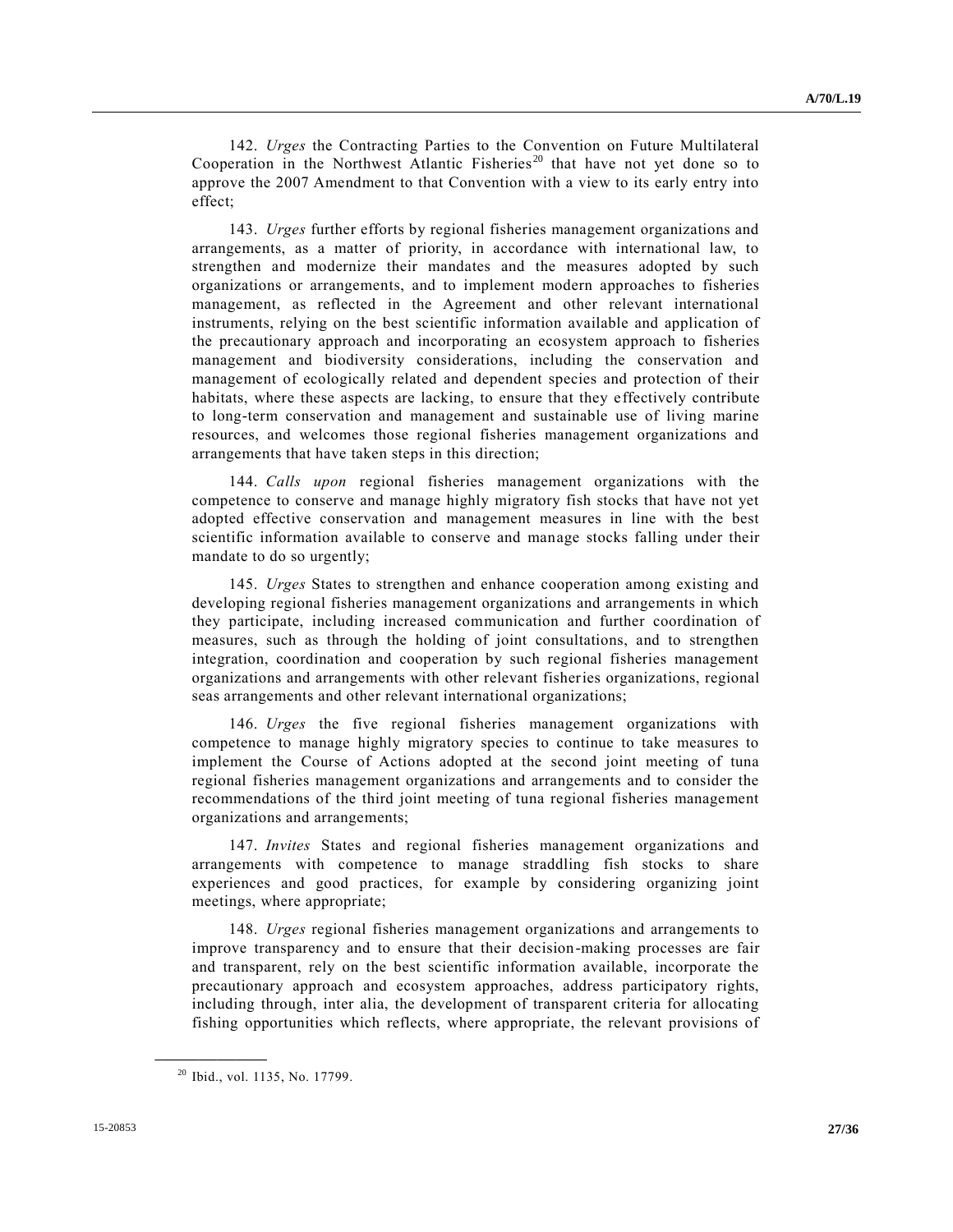the Agreement, taking due account, inter alia, of the status of the relevant stocks and the respective interests in the fishery;

149. *Welcomes* the fact that a number of regional fisheries management organizations and arrangements have completed performance reviews, and encourages the implementation, as appropriate, of the recommendations of their respective reviews as a matter of priority;

150. *Urges* States, through their participation in regional fisheries management organizations and arrangements that have not done so, to undertake, on an urgent basis, performance reviews of those regional fisheries management organizations and arrangements, initiated either by the organization or arrangement itself or with external partners, including in cooperation with the Food and Agriculture Organization of the United Nations, using transparent criteria based on the provisions of the Agreement and other relevant instruments, and taking into account the best practices of regional fisheries management organizations or arrangements and, as appropriate, any set of criteria developed by States or other regional fisheries management organizations or arrangements, and encourages that such performance reviews include some element of independent evaluation and propose means for improving the functioning of the regional fisheries management organization or arrangement, as appropriate;

151. *Calls upon* States, through their participation in regional fisheries management organizations and arrangements, to undertake performance reviews of those regional fisheries management organizations and arrangements on a regular basis, and to make the results publicly available, to implement the recommendations of such reviews and to strengthen the comprehensiveness of those reviews over time, as necessary;

152. *Recalls* that in "The future we want", States recognized the need for transparency and accountability in fisheries management by regional fisheries management organizations and the efforts already made by those regional fisheries management organizations that had undertaken independent performance reviews, called upon all regional fisheries management organizations to regularly undertake such reviews and make the results publicly available, encouraged implementation of the recommendations of such reviews and recommended that the comprehensiveness of those reviews be strengthened over time, as necessary;

153. *Urges* States to cooperate, taking into account those performance reviews, to develop best-practice guidelines for regional fisheries management organizations and arrangements and to apply, to the extent possible, those guidelines to organizations and arrangements in which they participate;

154. *Encourages* the development of regional guidelines for States to use in establishing sanctions for non-compliance by vessels flying their flag and by their nationals, to be applied in accordance with national law, that are adequate in severity for effectively securing compliance, deterring further violations and depriving offenders of the benefits deriving from their illegal activities, as well as in evaluating their systems of sanctions to ensure that they are effective in securing compliance and deterring violations;

155. *Recognizes* the importance of ensuring transparency of reporting of fishing activities within regional fisheries management organizations and arrangements in order to facilitate efforts to combat illegal, unreported and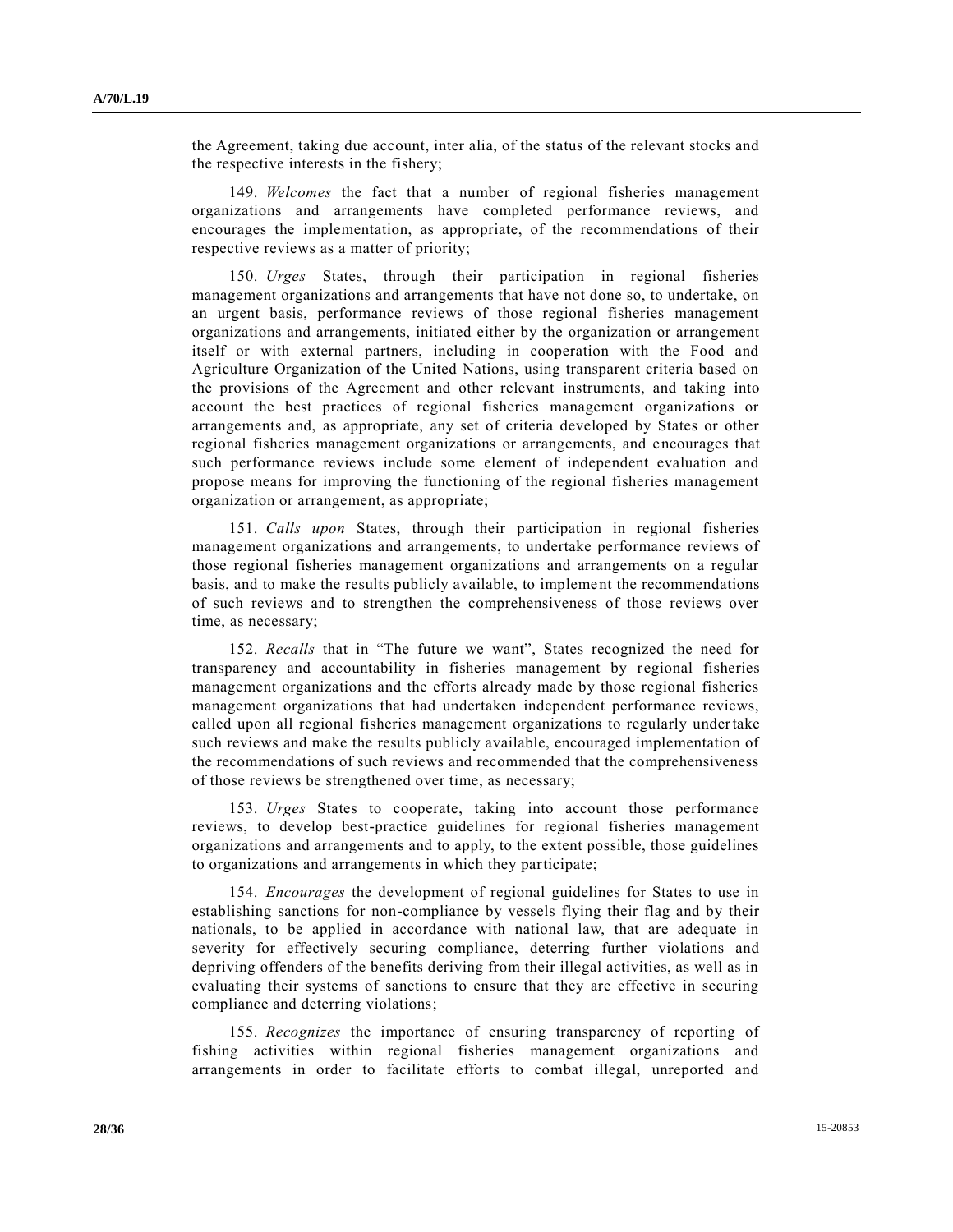unregulated fishing, as well as the importance of respecting the reporting obligations within those organizations and arrangements, notes in this regard the measures adopted by the International Commission for the Conservation of Atlantic Tunas<sup>21</sup> and the Indian Ocean Tuna Commission,<sup>22</sup> and encourages other regional fisheries management organizations and arrangements to consider establishing similar measures;

# **X**

# **Responsible fisheries in the marine ecosystem**

156. *Urges* States, individually or through regional fisheries management organizations and arrangements, to enhance their efforts to apply an ecosystem approach to fisheries, taking into account paragraph 30 (d) of the Johannesburg Plan of Implementation;

157. *Encourages* States, individually or through regional fisheries management organizations and arrangements and other relevant international organizations, to work to ensure that fisheries and other ecosystem data collection is performed in a coordinated and integrated manner, facilitating incorporation into global observation initiatives, where appropriate;

158. *Calls upon* States and regional fisheries management organizations or arrangements, working in cooperation with other relevant organizations, including the Food and Agriculture Organization of the United Nations, the Intergovernmental Oceanographic Commission and the World Meteorological Organization, to adopt, as appropriate, measures to protect ocean data buoy systems moored in areas beyond national jurisdiction from actions that impair their operation;

159. *Encourages* States to increase scientific research on the marine ecosystem in accordance with international law;

160. *Calls upon* States, the Food and Agriculture Organization of the United Nations and other specialized agencies, subregional and regional fisheries management organizations and arrangements, where appropriate, and other appropriate intergovernmental bodies to cooperate in achieving sustainable aquaculture, including through information exchange, developing equivalent standards on such issues as aquatic animal health and human health and safety concerns, assessing the potential positive and negative impacts of aquaculture, including socioeconomics, on the marine and coastal environment, including biodiversity, and adopting relevant methods and techniques to minimize and mitigate adverse effects, and in this regard encourages the implementation of the 2007 Strategy and Outline Plan for Improving Information on Status and Trends of Aquaculture of the Food and Agriculture Organization of the United Nations, as a framework for the improvement and understanding of aquaculture status and trends;

161. *Calls upon* States to take action immediately, individually and through regional fisheries management organizations and arrangements, and consistent with the precautionary approach and ecosystem approaches, to continue to implement the 2008 International Guidelines for the Management of Deep-Sea Fisheries in the High Seas of the Food and Agriculture Organization of the United Nations (the Guidelines) in order to sustainably manage fish stocks and protect vulnerable

<sup>21</sup> International Commission for the Conservation of Atlantic Tunas, recommendation 11 -16.

 $22$  Indian Ocean Tuna Commission, resolutions 12/07 and 13/07.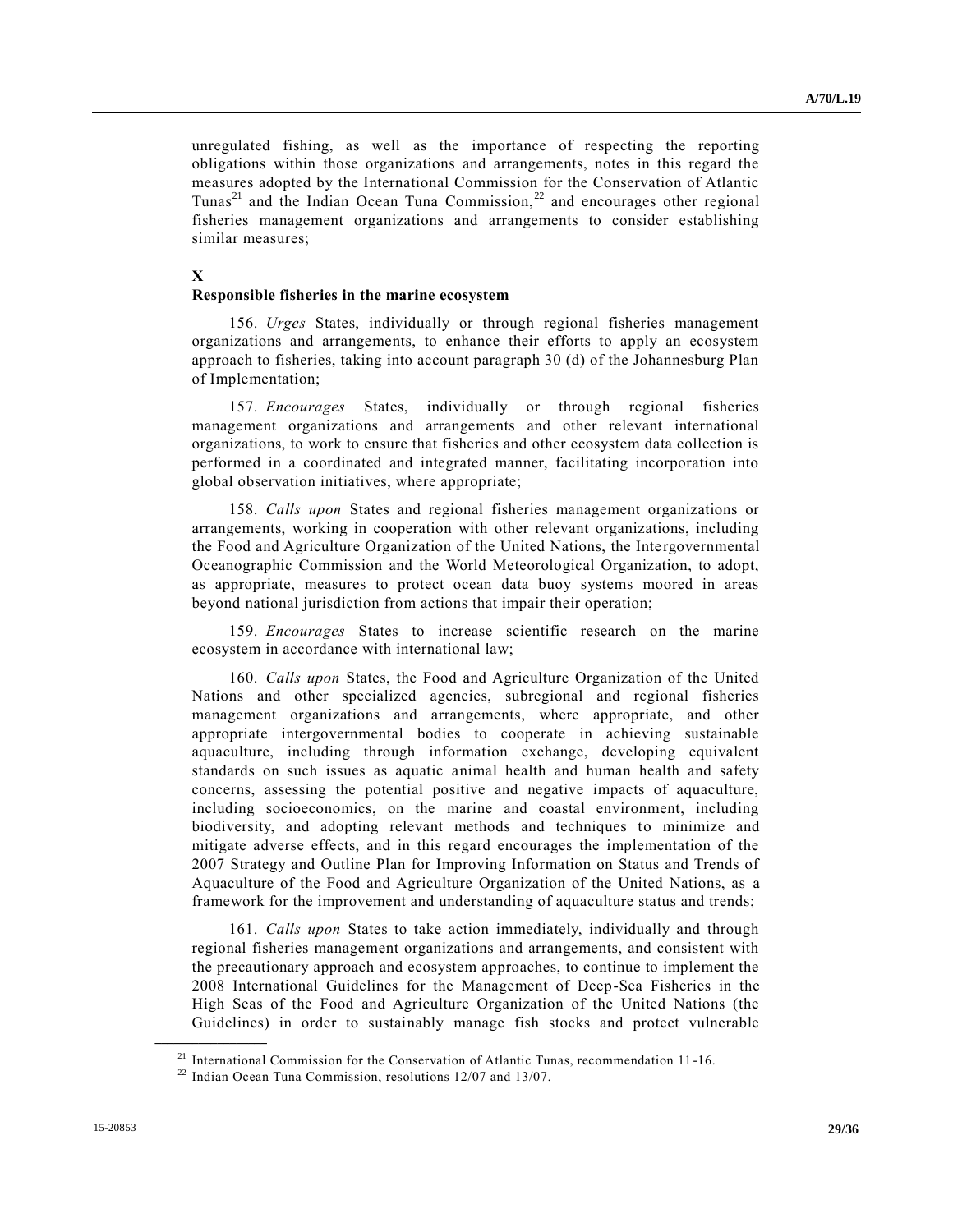marine ecosystems, including seamounts, hydrothermal vents and cold water corals, from destructive fishing practices, recognizing the immense importance and value of deep-sea ecosystems and the biodiversity they contain;

162. *Recalls* that in "The future we want", States committed to enhance actions to protect vulnerable marine ecosystems from significant adverse impacts, including through the effective use of impact assessments, consistent with international law, the applicable international instruments and relevant General Assembly resolutions and guidelines of the Food and Agriculture Organization of the United Nations;

163. *Reaffirms* the importance of paragraphs 80 to 90 of resolution 61/105, paragraphs 113 to 127 of resolution 64/72 and paragraphs 121 to 136 of resolution 66/68 of 6 December 2011 addressing the impacts of bottom fishing on vulnerable marine ecosystems and the long-term sustainability of deep-sea fish stocks and the actions called for in those resolutions, and emphasizes the need for full implementation by all States and relevant regional fisheries management organizations and arrangements of their commitments under those paragraphs on an urgent basis;

164. *Recalls* that nothing in the paragraphs of resolutions 61/105, 64/72 and 66/68 addressing the impacts of bottom fishing on vulnerable marine ecosystems prejudices the sovereign rights of coastal States over their continental shelf or the exercise of the jurisdiction of coastal States with respect to their continental shelf under international law as reflected in the Convention, in particular article 77 thereof;

165. *Notes in this regard* the adoption by coastal States of conservation measures regarding their continental shelf to address the impacts of bottom fishing on vulnerable marine ecosystems, as well as their efforts to ensure compliance with those measures;

166. *Welcomes* the important progress made by States, regional fisheries management organizations and arrangements and those States participating in negotiations in establishing a regional fisheries management organization or arrangement competent to regulate bottom fisheries to implement paragraphs 80 and 83 to 87 of resolution 61/105, paragraphs 113, 117 and 119 to 124 of resolution 64/72 and paragraphs 121, 126, 129, 130 and 132 to 134 of resolution 66/68 and address the impacts of bottom fishing on vulnerable marine ecosystems;

167. *Urges* States and regional fisheries management organizations and arrangements to ensure that their actions in sustainably managing deep-sea fisheries and implementing paragraphs 80 and 83 to 87 of resolution 61/105, paragraphs 113 and 119 to 124 of resolution 64/72 and paragraphs 121, 129, 130 and 132 to 134 of resolution 66/68 are consistent with the Guidelines;

168. *Welcomes* the substantial ongoing work of the Food and Agriculture Organization of the United Nations related to the management of deep-sea fisheries in the high seas and the protection of vulnerable marine ecosystems, affirms the importance of the work undertaken pursuant to paragraphs 135 and 136 of resolution 66/68, notes in particular the support provided by that Organization to States in implementing the Guidelines and welcomes the launch of the Vulnerable Marine Ecosystems database in December 2014;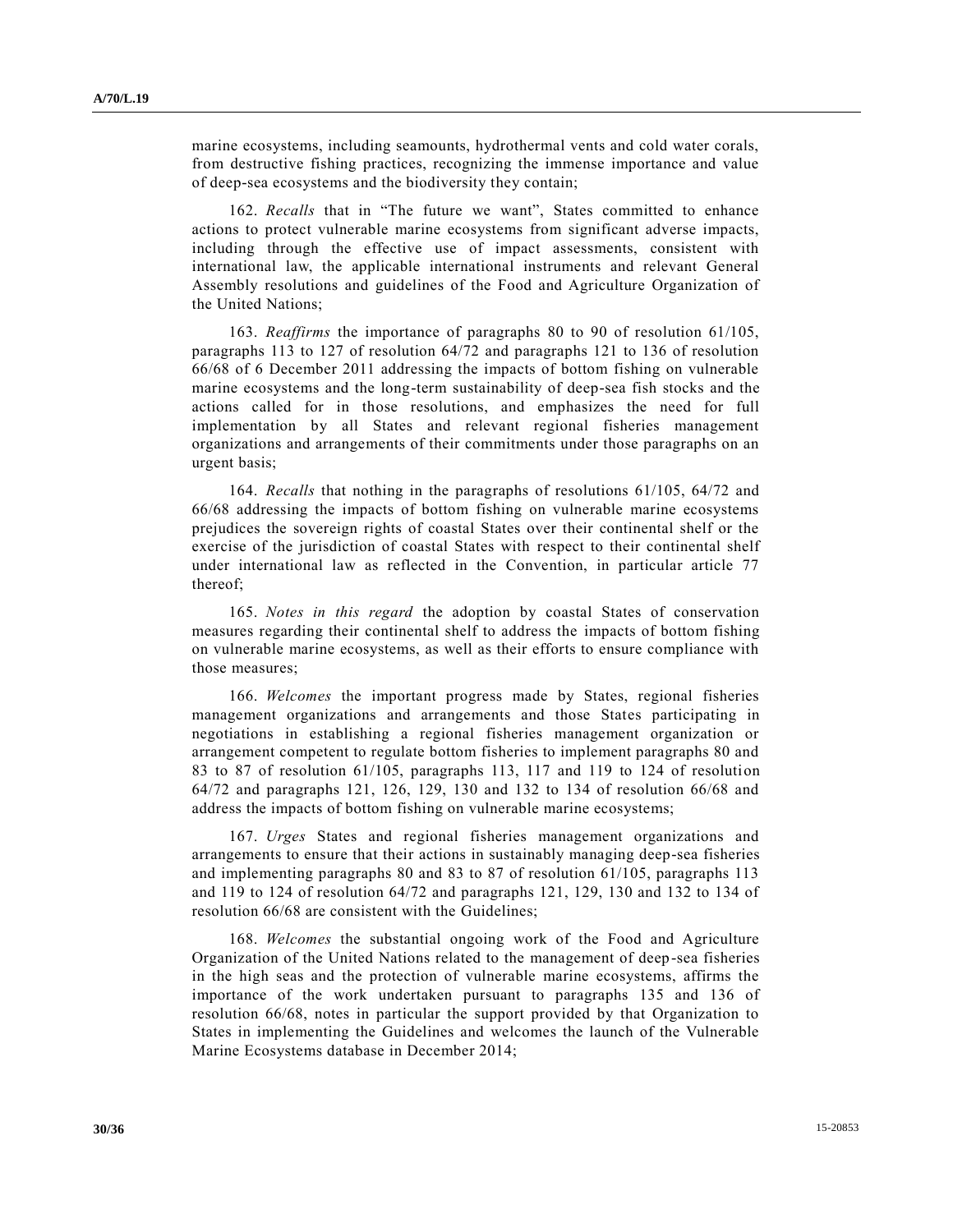169. *Recalls* its decision in paragraph 162 of resolution 69/109 to conduct in 2016 a further review of the actions taken by States and regional fisheries management organizations and arrangements in response to paragraphs 113, 117 and 119 to 124 of resolution 64/72 and paragraphs 121, 126, 129, 130 and 132 to 134 of resolution 66/68, with a view to ensuring effective implementation of the measures therein and to make further recommendations, where necessary, and also recalls the value of preceding such a review with a two-day workshop as in 2011;

170. *Requests* the Secretary-General to convene, with full conference services, without prejudice to future arrangements, a two-day workshop on 1 and 2 August 2016 in order to discuss implementation of paragraphs 113, 117 and 119 to 124 of resolution 64/72 and paragraphs 121, 126, 129, 130 and 132 to 134 of resolution 66/68, and to invite States, the Food and Agriculture Organization of the United Nations and other relevant specialized agencies, funds and programmes, subregional and regional fisheries management organizations and arrangements, other fisheries bodies, other relevant intergovernmental bodies and relevant non-governmental organizations and relevant stakeholders, in accordance with United Nations practice, to attend the workshop;

171. *Recalls* its request in paragraph 164 of resolution 69/109 to the Secretary-General to prepare a report similar in scope, length and detail to his report to the General Assembly at its sixty-sixth session, <sup>23</sup> in cooperation with the Food and Agriculture Organization of the United Nations and with the assistance of an expert consultant to be hired by the Division to provide information and analysis on relevant technical and scientific issues to be covered in the report, for consideration by the Assembly at its seventy-first session, on the actions taken by States and regional fisheries management organizations and arrangements in response to paragraphs 113, 117 and 119 to 124 of resolution 64/72 and paragraphs 121, 126, 129, 130 and 132 to 134 of resolution 66/68, and invites States and regional fisheries management organizations and arrangements to consider making such information publicly available;

172. *Encourages* accelerated progress to establish criteria on the objectives and management of marine protected areas for fisheries purposes, and in this regard welcomes the development by the Food and Agriculture Organization of the United Nations of technical guidelines on marine protected areas and fisheries, and urges coordination and cooperation among all relevant international organizations and bodies;

173. *Urges* all States to implement the 1995 Global Programme of Action for the Protection of the Marine Environment from Land-based Activities<sup>24</sup> and to accelerate activity to safeguard the marine ecosystem, including fish stocks, against pollution and physical degradation, taking into account the increase in oceanic dead zones;

174. *Acknowledges* the serious environmental impacts on the marine environment caused by abandoned, lost or otherwise discarded fishing gear, and encourages States and regional fisheries management organizations and arrangements, as appropriate, to take action to reduce such gear, noting the

**\_\_\_\_\_\_\_\_\_\_\_\_\_\_\_\_\_\_** <sup>23</sup> [A/66/307.](http://undocs.org/A/66/307)

 $^{24}$  [A/51/116,](http://undocs.org/A/51/116) annex II.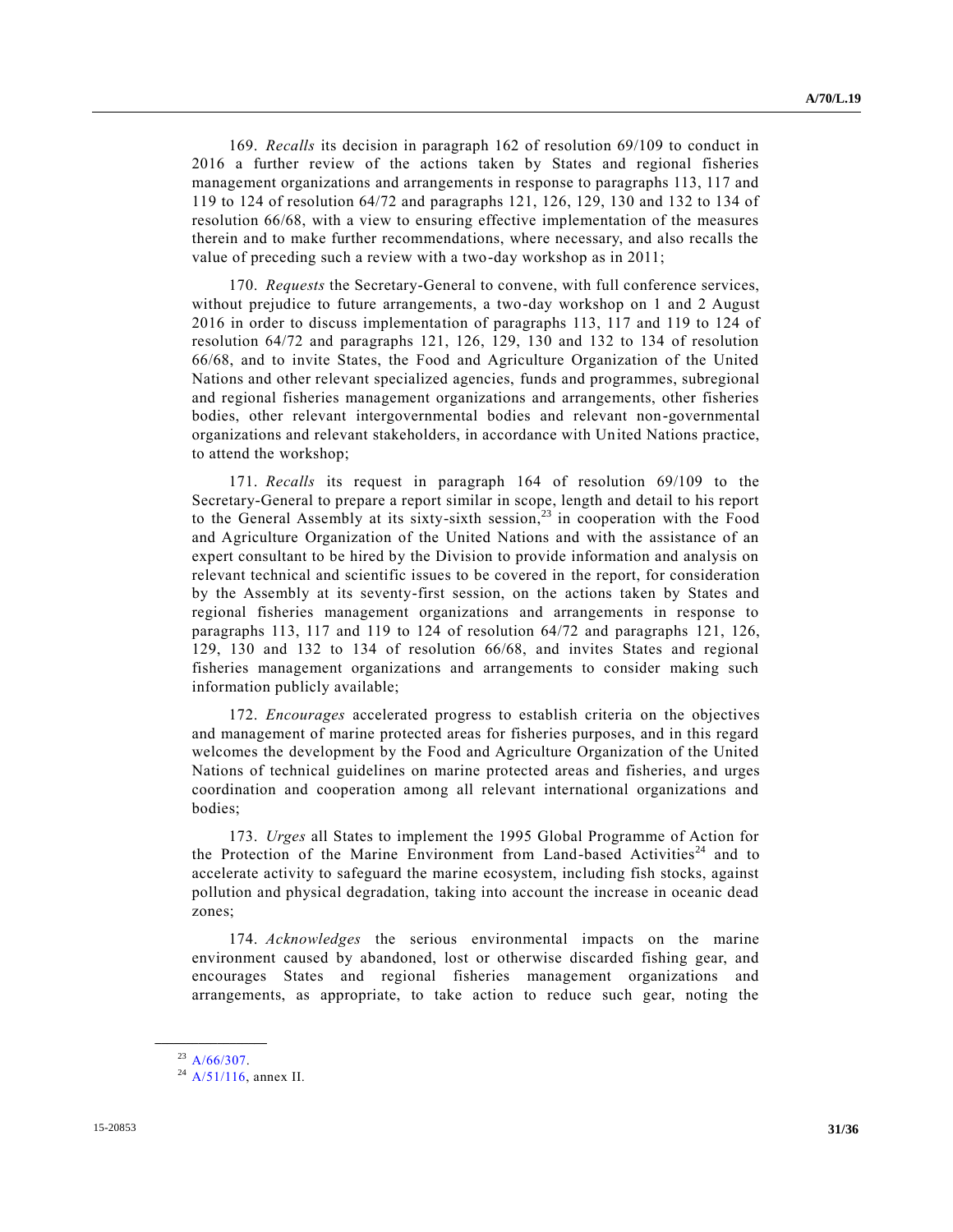recommendations of the 2009 report by the United Nations Environment Programme and the Food and Agriculture Organization of the United Nations;

175. *Reaffirms* the importance it attaches to paragraphs 77 to 81 of resolution 60/31 of 29 November 2005 concerning the issue of lost, abandoned or discarded fishing gear and related marine debris and the adverse impacts such debris and derelict fishing gear have on, inter alia, fish stocks, habitats and other marine species, and urges accelerated progress by States and regional fisheries manageme nt organizations and arrangements in implementing those paragraphs of the resolution;

176. *Encourages* further studies, including by the Food and Agriculture Organization of the United Nations, on the impacts of underwater noise on fish stocks and fishing catch rates, as well as associated socioeconomic effects;

177. *Calls upon* States, including through regional fisheries management organizations and arrangements, to play an active role in global efforts to conserve and sustainably use living marine resources, so as to contribute to marine biological diversity;

178. *Encourages* States, either individually or through regional fisheries management organizations and arrangements, as appropriate, to identify any spawning and nursery areas for fish stocks under their jurisdiction or competence and, where required, to adopt science-based measures to conserve such stocks during these critical life stages;

179. *Expresses concern* about the recent massive influx of Sargassum seaweed into the waters of the Caribbean and its impact on aquatic resources, fisheries, shorelines, waterways and tourism, and encourages States and relevant regional organizations to cooperate to better understand the causes and impacts of the influx, with a view to protecting the livelihoods of fishers and fishing communities, and finding ways of beneficially utilizing the seaweed and environmentally friendly ways of disposing of Sargassum washed up on shore;

180. *Recognizes* the wide range of impacts of ocean acidification on marine ecosystems, and calls upon States to tackle the causes of ocean acidification and to further study its impacts;

181. *Emphasizes* the importance of developing adaptive marine resource management strategies and enhancing capacity-building to implement such strategies in order to enhance the resilience of marine ecosystems to minimize the wide range of impacts on marine organisms and threats to food security caused by ocean acidification, in particular the impacts on the ability of calciferous plankton, coral reefs, shellfish and crustaceans to build shells and skeletal structures and the threats this could pose to protein supply;

### **XI**

## **Capacity-building**

182. *Reiterates* the crucial importance of cooperation by States directly or, as appropriate, through the relevant subregional and regional organizations, and by other international organizations, including the Food and Agriculture Organization of the United Nations through its FishCode programme, including through financial and/or technical assistance, in accordance with the Agreement, the Compliance Agreement, the Code and its associated international plans of action, to increase the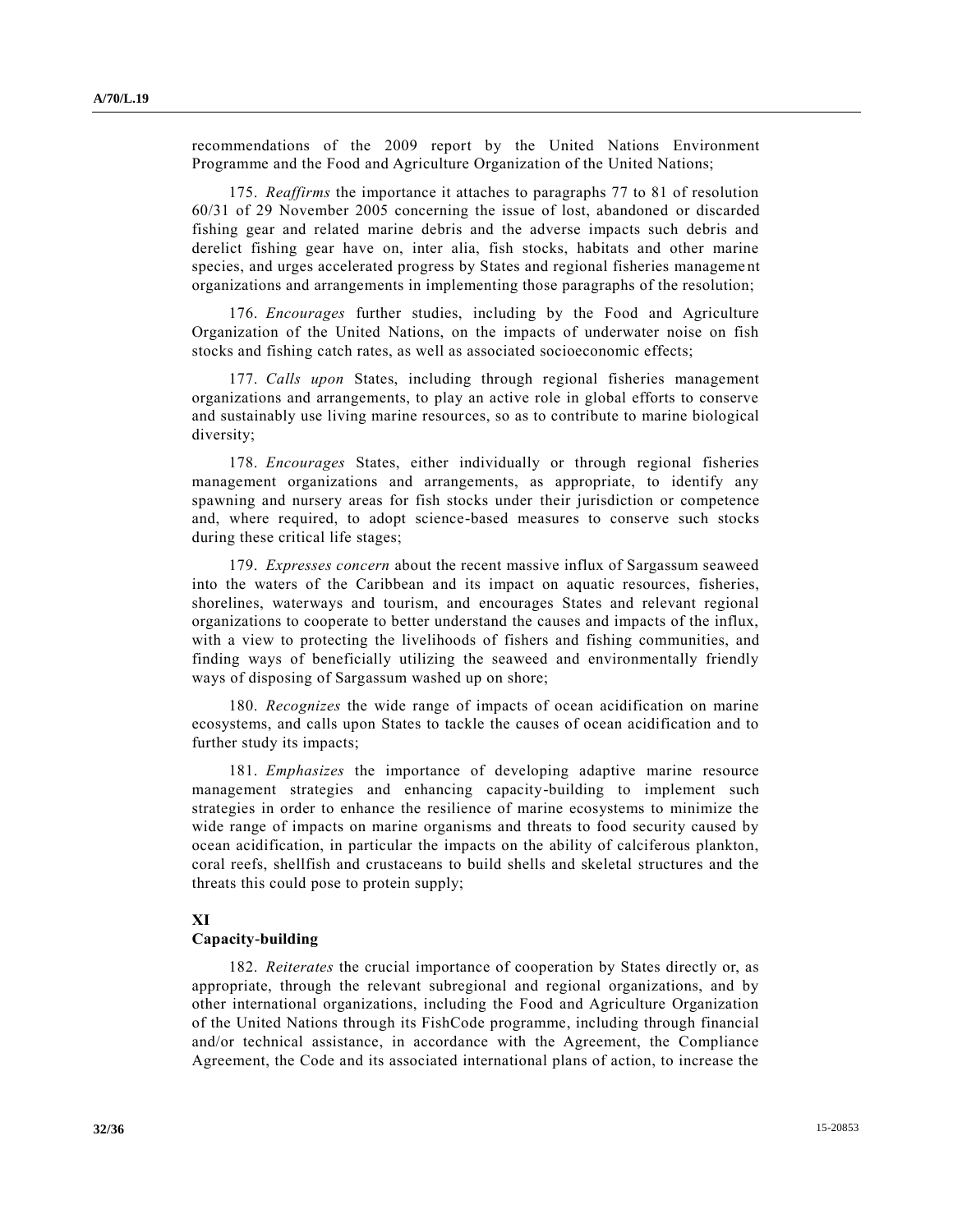capacity of developing States to achieve the goals and implement the actions called for in the present resolution;

183. *Welcomes* the ongoing work of the Food and Agriculture Organization of the United Nations in developing guidance on, and assisting in the implementation of, the strategies and measures required for the creation of an enabling environment for sustainable small-scale fisheries, and encourages studies for creating possible alternative livelihoods for coastal communities;

184. *Recalls* that in "The future we want", States recognized the importance of building the capacity of developing countries to be able to benefit from the conservation and sustainable use of the oceans and seas and their resources, and in this regard emphasized the need for cooperation in marine scientific rese arch to implement the provisions of the Convention and the outcomes of the major summits on sustainable development, as well as for the transfer of technology, taking into account the Intergovernmental Oceanographic Commission Criteria and Guidelines on the Transfer of Marine Technology;

185. *Also recalls* that in "The future we want", States urged the identification and mainstreaming by 2014 of strategies that further assist developing countries, in particular the least developed countries and small island developing States, in developing their national capacity to conserve, sustainably manage and realize the benefits of sustainable fisheries, including through improved market access for fish products from developing countries;

186. *Encourages* increased capacity-building and technical assistance by States, international financial institutions and relevant intergovernmental organizations and bodies for fishers, in particular small-scale fishers, in developing countries, and in particular small island developing States, consistent with environmental sustainability, in recognition of the fact that food security and livelihoods may depend on fisheries;

187. *Encourages* States to cooperate closely, directly or through the United Nations system, including the Food and Agriculture Organization of the United Nations, with a view to enhancing capacity-building of developing States, including coastal States, in particular small island developing States, in the field of fisheries and aquaculture through education and training;

188. *Recognizes*, in this regard, the work of the United Nations University Fisheries Training Programme in Iceland and its contribution to training for developing States, in particular small island developing States, and emphasizes the need for the continuation and strengthening of this training for developing States;

189. *Encourages* the international community to enhance the opportunities for sustainable development in developing countries, in particular the least developed countries, small island developing States and coastal African States, by encouraging greater participation of those States in authorized fisheries activities being undertaken within areas under their national jurisdiction, in accordance with the Convention, by distant-water fishing nations in order to achieve better economic returns for developing countries from their fisheries resources within areas under their national jurisdiction and an enhanced role in regional fisheries management, as well as by enhancing the ability of developing countries to develop their own fisheries, as well as to participate in high seas fisheries, including access to such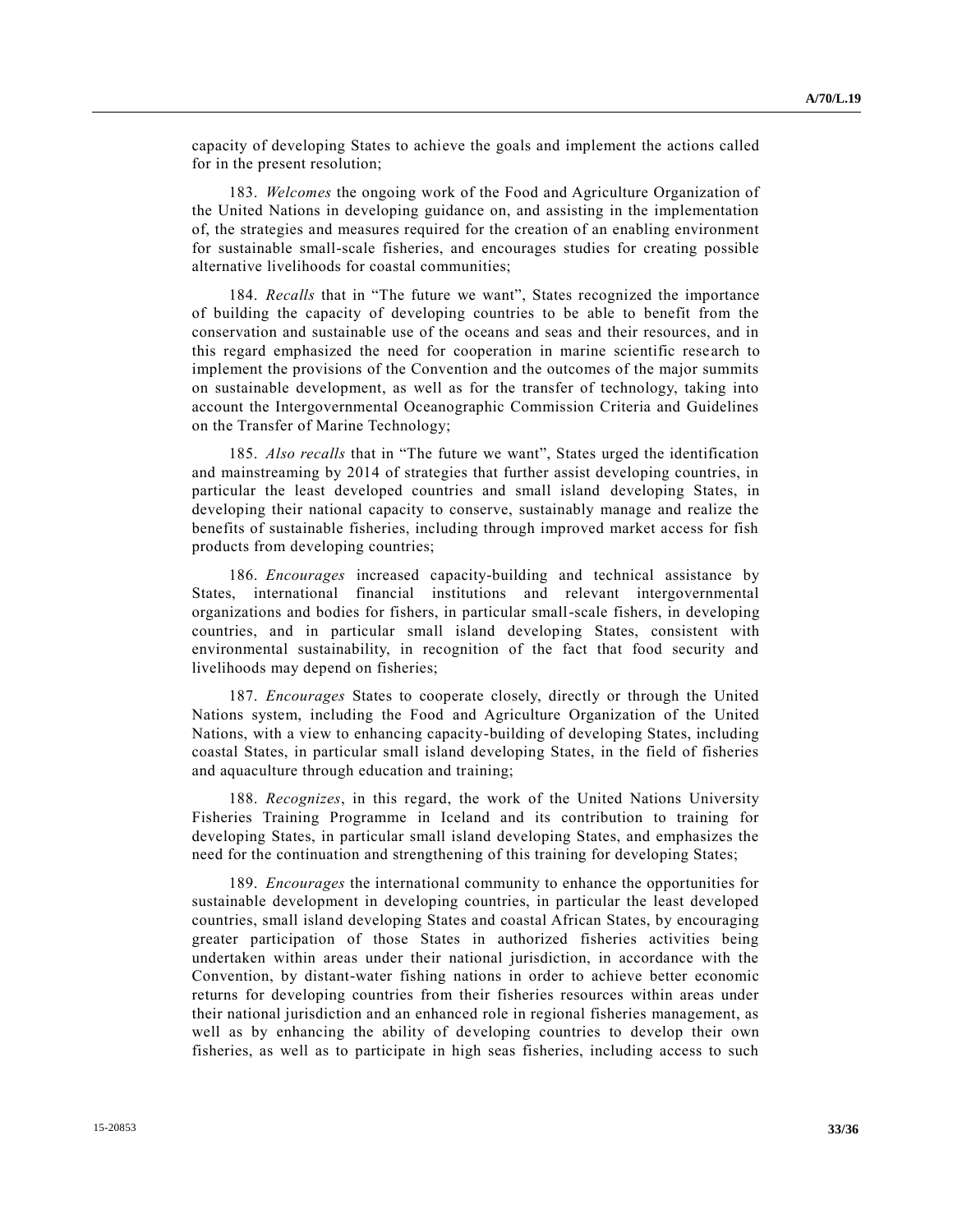fisheries, in conformity with international law, in particular the Convention and the Agreement, and taking into account article 5 of the Code;

190. *Requests* distant-water fishing nations, when negotiating access agreements and arrangements with developing coastal States, to do so on an equitable and sustainable basis and to take into account their legitimate expectation to fully benefit from the sustainable use of the natural resources of their exclusive economic zones, to ensure that vessels flying their flag comply with the laws and regulations of the developing coastal States adopted in accordance with international law and to give greater attention to fish processing and fish-processing facilities within the national jurisdiction of the developing coastal State to assist the realization of the benefits from the development of fisheries resources and also to the transfer of technology and assistance for monitoring, control and surveillance and compliance and enforcement within areas under the national jurisdiction of the developing coastal State providing fisheries access, taking into account the forms of cooperation set out in article 25 of the Agreement and article 5 of the Code;

191. *Encourages* States, individually and through regional fisheries management organizations and arrangements, to provide greater assistance and to promote coherence in such assistance for developing States in designing, establishing and implementing relevant agreements, instruments and tools for the conservation and sustainable management of fish stocks, including in designing and strengthening their domestic regulatory fisheries policies and those of regional fisheries management organizations or arrangements in their regions, and the enhancement of research and scientific capabilities through existing funds, such as the Assistance Fund under Part VII of the Agreement, bilateral assistance, regional fisheries management organizations and arrangements assistance funds, the FishCode programme, the World Bank's global programme on fisheries and the Global Environment Facility;

192. *Encourages* States to provide technical and financial support to developing countries to address their special requirements and challenges in implementing the Guidelines;

193. *Calls upon* States to promote, through continuing dialogue and the assistance and cooperation provided in accordance with articles 24 to 26 of the Agreement, further ratifications of or accessions to the Agreement by seeking to address, inter alia, the issue of lack of capacity and resources that might stand in the way of developing States becoming parties;

194. *Notes with appreciation* the compilation, prepared by the Secretariat and available on the website of the Division, of the needs of developing States for capacity-building and assistance in the conservation and management of straddling fish stocks and highly migratory fish stocks and the sources of available assistance for developing States to address such needs;

195. *Encourages* States, regional fisheries management organizations and arrangements and other relevant bodies to assist developing States in the implementation of the actions called for in paragraphs 80 and 83 to 87 of resolution 61/105, paragraphs 113, 117 and 119 to 124 of resolution 64/72 and paragraphs 121, 126, 129, 130 and 132 to 134 of resolution 66/68;

196. *Urges* States and regional economic integration organizations, individually and through regional fisheries management organizations and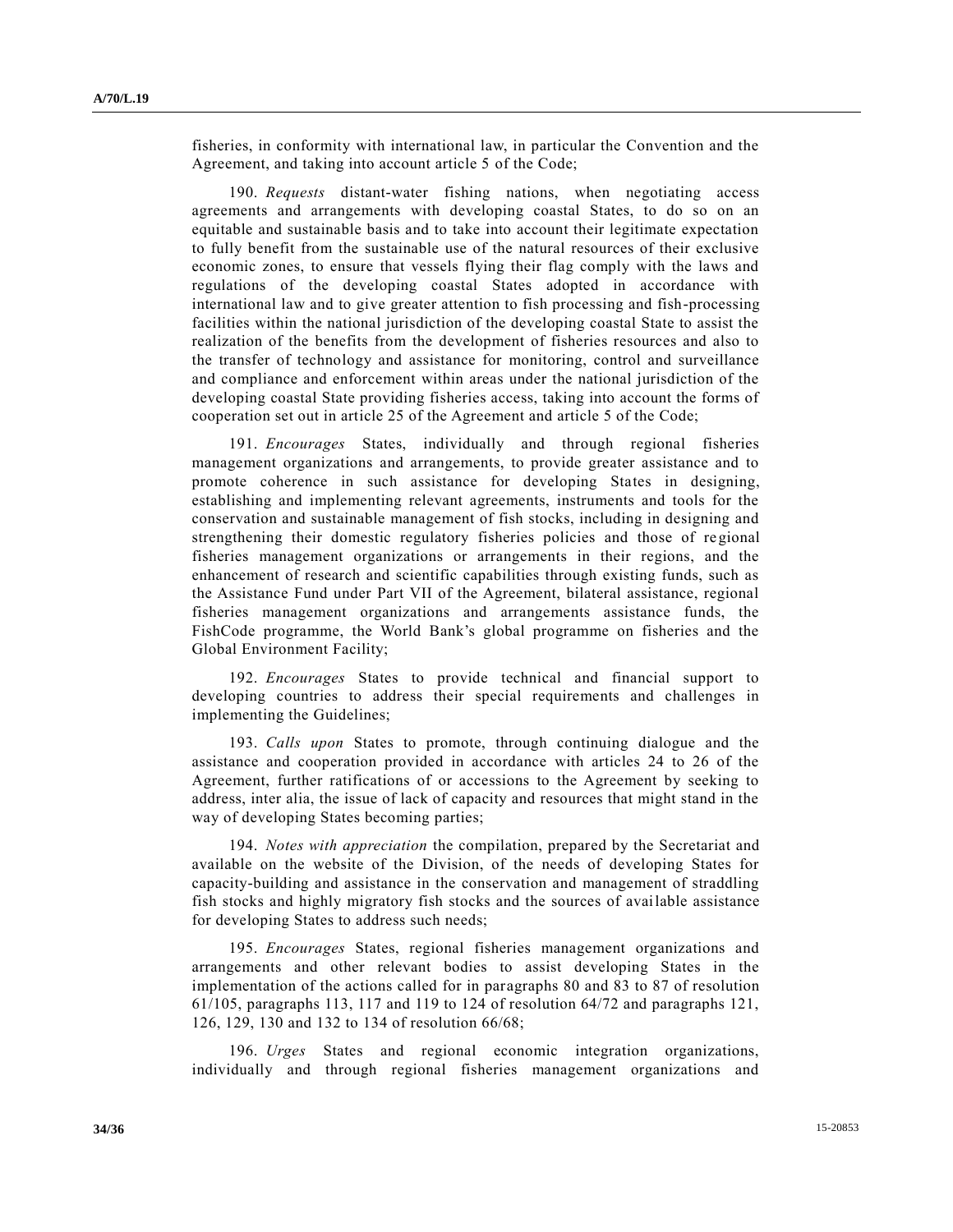arrangements, to mainstream efforts to assist developing States, in particular the least developed and small island developing States, with other relevant international development strategies with a view to enhancing international coordination to enable them to develop their national capacity to exploit fishery resources, consistent with the duty to ensure the conservation and management of those resources, and in this regard requests the Secretary-General to fully mobilize and coordinate the agencies, funds and programmes of the United Nations system, including at the level of the regional economic commissions, within their respective mandates;

197. *Requests* States and regional fisheries management organizations to develop strategies to further assist developing States, in particular the least developed and small island developing States, in fully realizing the benefits from the catch of straddling fish stocks and highly migratory fish stocks and in strengthening regional efforts to sustainably conserve and manage such stocks, and, in this regard, to make available such information;

### **XII**

### **Cooperation within the United Nations system**

198. *Requests* the relevant parts of the United Nations system, international financial institutions and donor agencies to support increased enforcement and compliance capabilities for regional fisheries management organizations and their member States;

199. *Invites* the Food and Agriculture Organization of the United Nations to continue its cooperative arrangements with United Nations agencies on the implementation of the international plans of action and to report to the Secretary-General, for inclusion in his annual report on sustainable fisheries, on priorities for cooperation and coordination in this work;

### **XIII**

#### **Activities of the Division for Ocean Affairs and the Law of the Sea**

200. *Expresses its appreciation* to the Secretary-General for the activities of the Division, which reflect the high standard of assistance provided to Member States by the Division;

201. *Requests* the Secretary-General to continue to carry out the responsibilities and functions entrusted to him by the Convention, the Agreement and the related resolutions of the General Assembly and to ensure the allocation of appropriate resources to the Division for the performance of its activities under the approved budget for the Organization;

#### **XIV**

#### **Seventy-first session of the General Assembly**

202. *Requests* the Secretary-General to bring the present resolution to the attention of all States, relevant intergovernmental organizations, the organizations and bodies of the United Nations system, subregional and regional fisheries management organizations and relevant non-governmental organizations, and, in connection with the report requested in paragraph 164 of resolution 69/109, recalls its request to the Secretary-General to invite States and regional economic